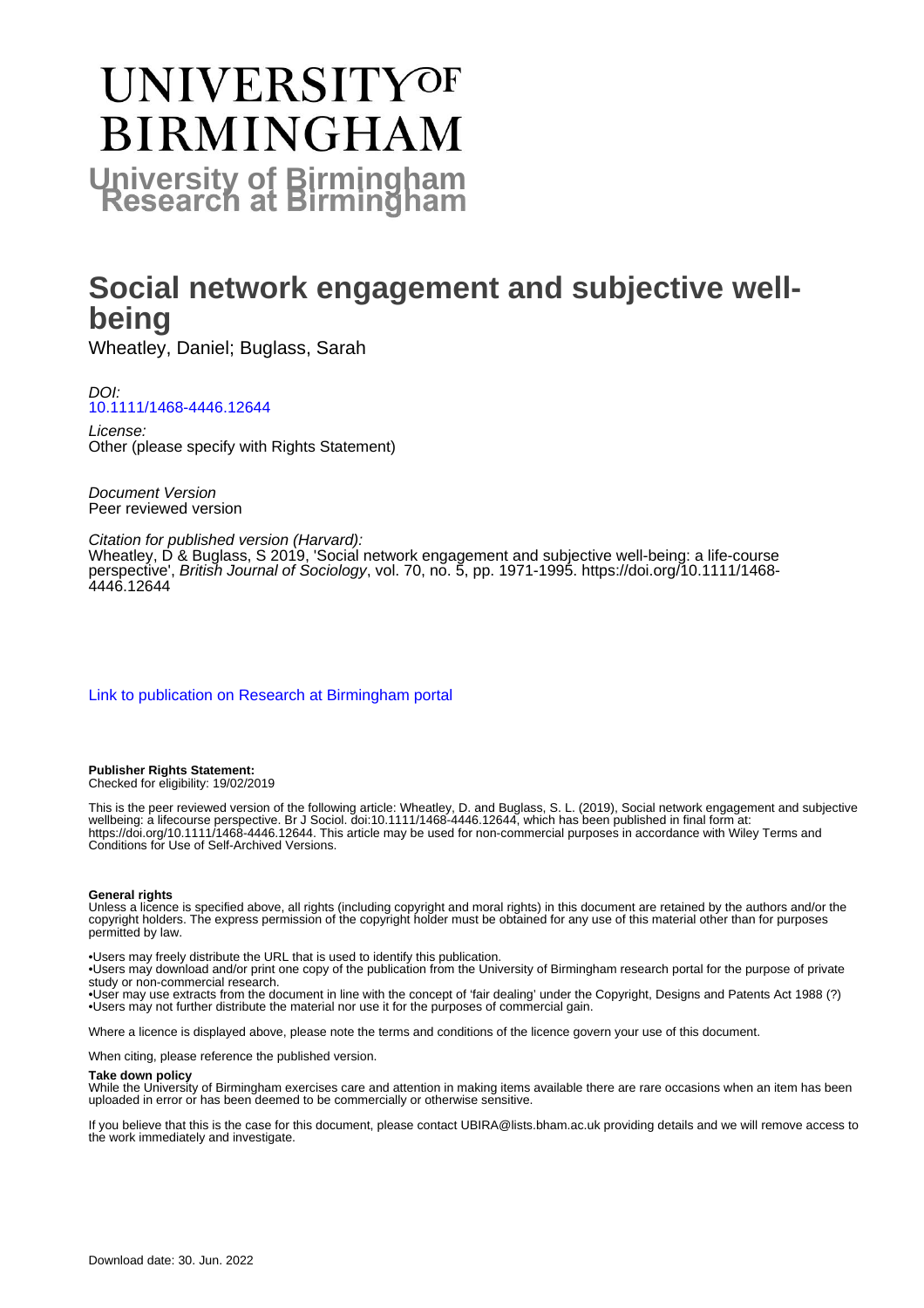# **Social network engagement and subjective well-being: a life-course**

## **perspective**

Daniel Wheatley<sup>1</sup> and Sarah Buglass<sup>2</sup>

#### **Abstract**

Social networking is a digital phenomenon embraced by billions worldwide. Use of online social platforms has the potential to generate a number of benefits including to well-being from enhanced social connectedness and social capital accumulation, but is also associated with several negative behaviours and impacts. Employing a life-course perspective, this paper explores social networking use and its relationship with measures of subjective well-being. Large-scale UK panel data from wave 3 (2011-12) and 6 (2014-15) of *Understanding Society* reveals that social network users are on average younger, aged under 25, but that rising use is reported across the life-course including into old age. Probit, multinomial logistic, and ANCOVA and change-score estimations reveal that membership, and greater use, of social networks is associated with higher levels of overall life satisfaction. However, heavy use of social networking sites has negative impacts, reflected in reductions in subjective well-being. Socio-economic disadvantage may drive these impacts among young (in education), unemployed and economically inactive heavy SNS users.

**Keywords:** social networking sites; subjective well-being; life-course; social connectedness; panel regression analysis

<sup>1</sup> Department of Management, Birmingham Business School, University of Birmingham, UK.

<sup>2</sup> Department of Psychology, School of Social Sciences, Nottingham Trent University, UK.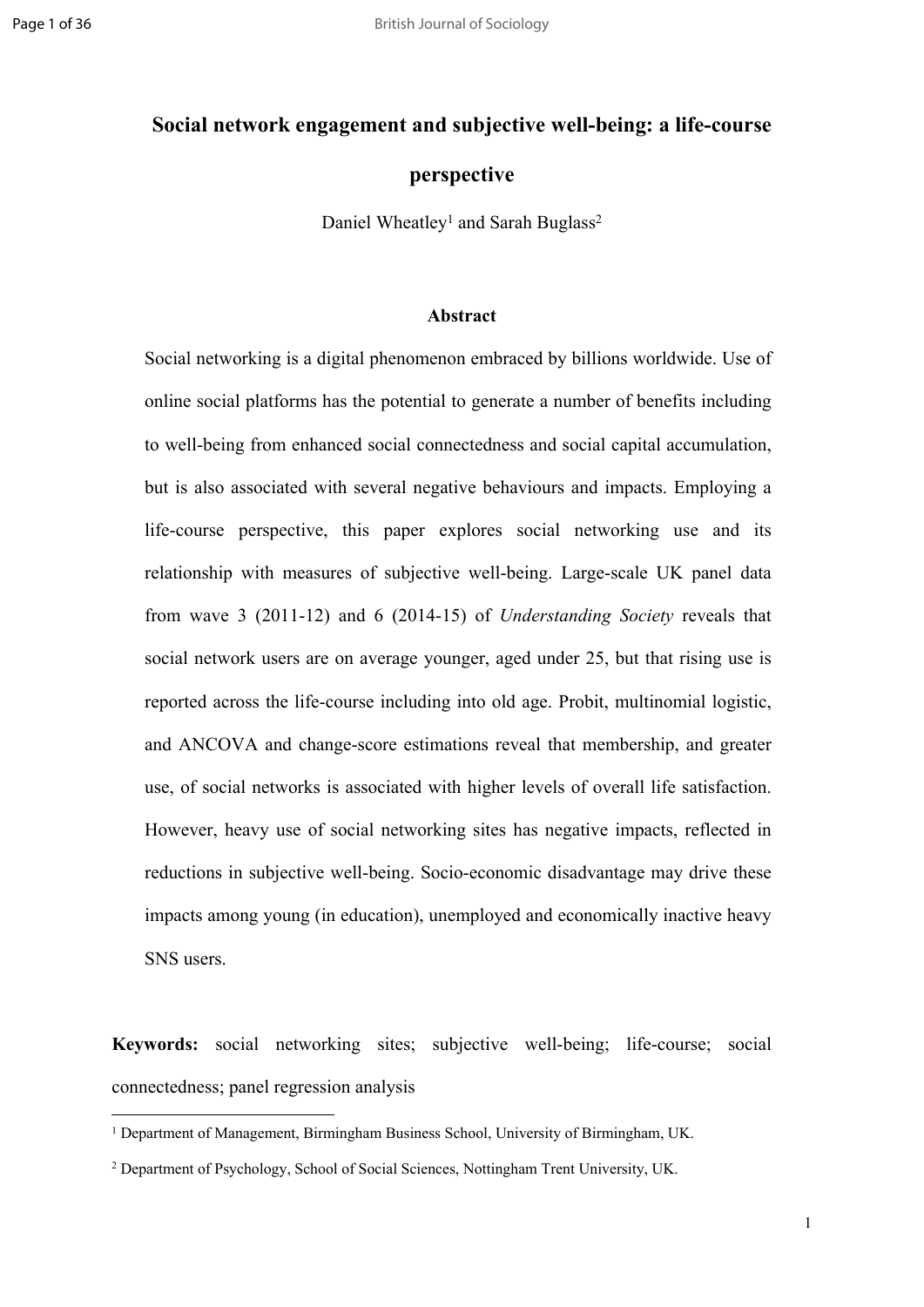# **Social network engagement and subjective well-being: a life-course perspective**

### **Introduction**

Online social networking sites (SNS; boyd and Ellison, 2008) are a ubiquitous method of socialising in the digital era. SNS afford users multimedia rich, interactive platforms to develop and manage their online social spheres, and facilitate the sharing of extensive amounts of personal and social information. These platforms are used for a range of purposes from developing and managing personal social networks, to promoting business enterprise and organizing mass social movements (Brym et al., 2014; Vitak, 2012). As global users have grown to number in their billions (Ofcom, 2016; Statista, 2017), use of SNS has been most often associated with young adults (Ofcom, 2016; Pew Research, 2015) although use is reported throughout the life-course including among the over 50s (Khalaila and Vitman-Schorr, 2018; Yu et al., 2016a). Frequent engagement with SNS may offer a range of social and psychological benefits including increases in social support and connectedness, social capital accumulation and subjective well-being (Chesley and Johnson, 2014; Ellison et al., 2007, 2014; Magsamen-Conrad and Greene, 2014; Oh, Ozkaya and LaRose, 2014; Verduyn et al., 2017). However, the existing evidence base is conflicting, also linking the use of SNS to a range of negative psycho-social vulnerabilities (Buglass et al., 2016; Wilcox and Stephen, 2013). Given the significant growth and potentially diverse demography of SNS use, we employ a life-course perspective to examine patterns of SNS use and related impacts with respect to subjective well-being.<sup>3</sup>

<sup>&</sup>lt;sup>3</sup> Well-being is linked to an individual's capacity to manage their daily lives in a productive and meaningful manner, encapsulating subjective well-being, psychological functioning and interpersonal relationships (Tennant et al., 2007). It is an important predictor of health, economic and social outcomes in adult populations (Diener and Tay, 2015). Subjective well-being is a self-reported well-being indicator consisting of emotional responses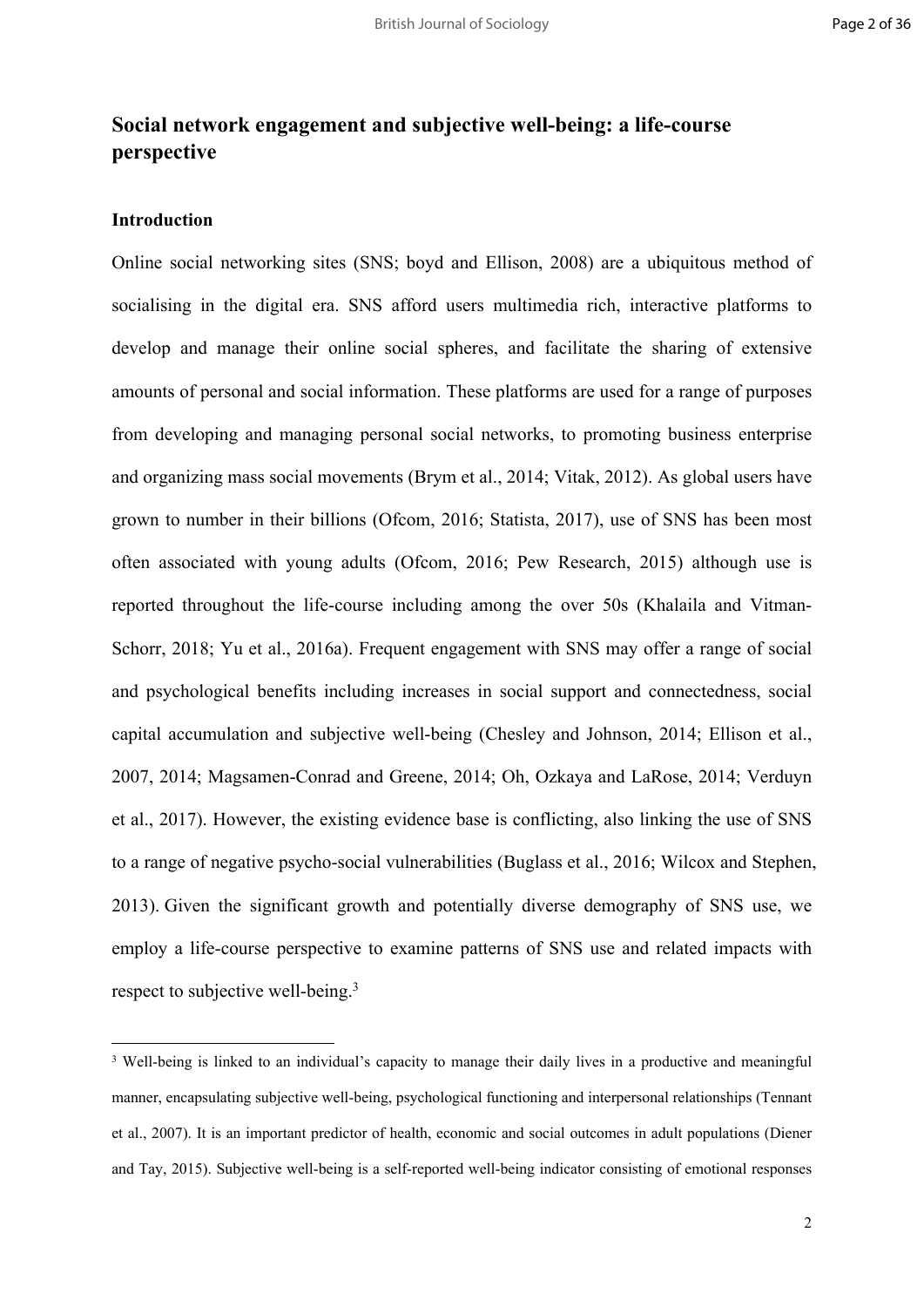In the past decade, SNS usage has become a global phenomenon with over two billion worldwide users (Statista, 2017) engaging regularly with a plethora of sites including Facebook, YouTube, Twitter and LinkedIn. Active Facebook memberships, for example, have increased from around 100 million in 2008 to around 1.94 billion in 2017 (Statista, 2017). Social networking sites, commonly referred to by the umbrella term 'social media' (which also includes blogs, video streaming sites and massively multiplayer online roleplaying games (MMORPGs)), are web-based services that provide users with the opportunity to create a digital personal profile, curate and share content, and connect to fellow users (boyd and Ellison, 2008) by forging mutual online connections (e.g., Facebook and LinkedIn) or by non-reciprocal following (e.g. Twitter).

In the UK, it is estimated that over 73% of internet users regularly maintain at least one such SNS profile, with young adults (aged 16-24 years) identified as the most prominent users (Ofcom, 2016). Similar demographic patterns are also evident in the USA and other digitally developed countries (Pew Research, 2015; We Are Social, 2015). Existing research has, therefore, tended to focus on older adolescent and college-aged users (e.g. Davidson and Martellozzo, 2013). Recently evidence of increasing popularity amongst middle-aged and older generations (Hutto et al., 2015; Ofcom, 2015, 2016; Pew Research, 2014; Yu et al., 2016a) has indicated a need for researchers to encompass a wider age range of users in their efforts to identify key behaviours and potential impacts associated with SNS use (Wilson et al., 2012).

and experienced feelings which can be both positive and negative. It can act as a global assessment of wellbeing reflected in measures of satisfaction with life, and can offer insight into specific domains e.g. satisfaction with leisure, health, income (Pavot and Diener, 2013).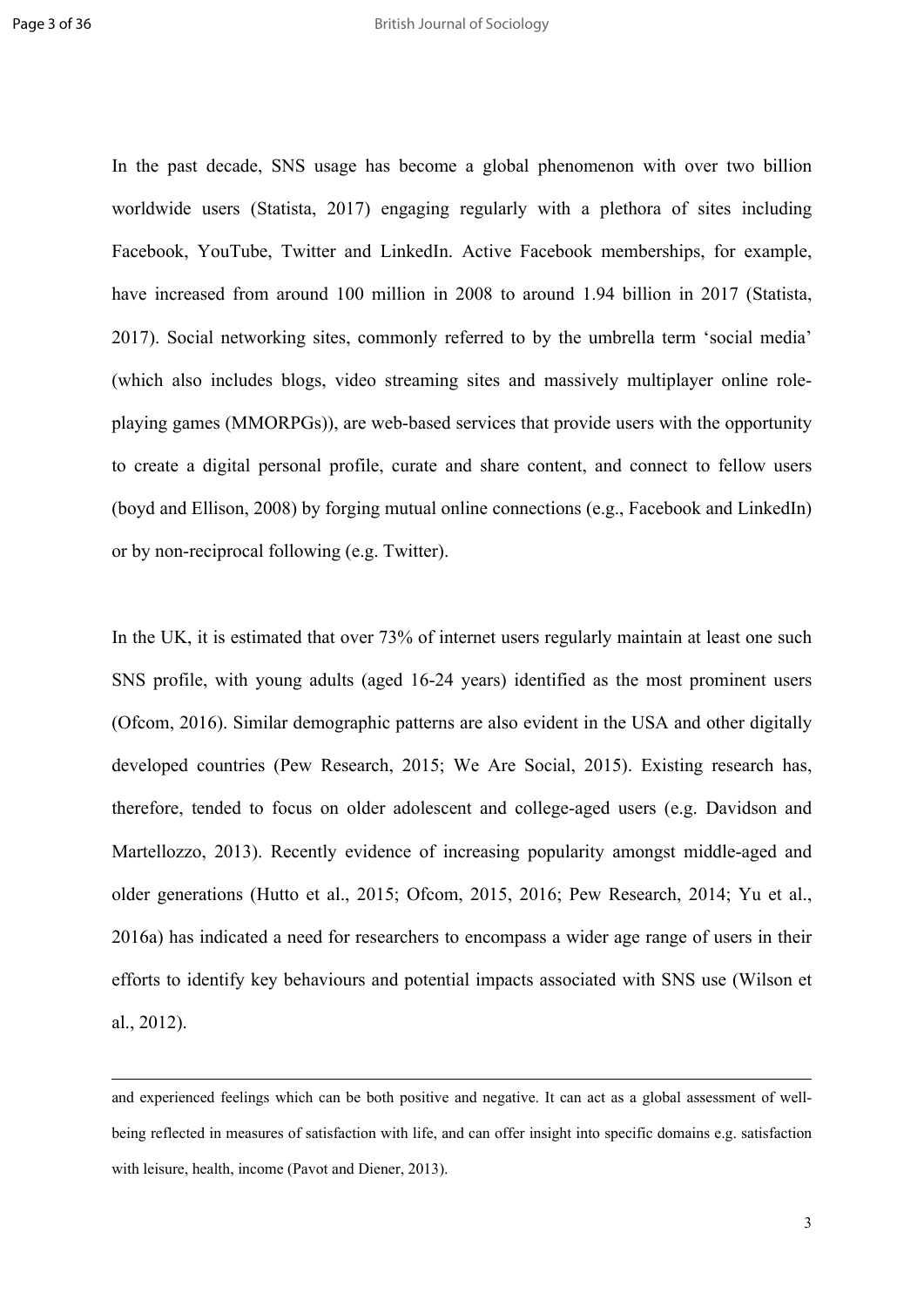A life-course approach to research involves consideration of both chronological age and the range of events and milestones, referred to as transitions, which influence decisions and experiences throughout the life-course, for example, time in education, employment/unemployment or retirement (Worth and Hardill, 2015: 2-5). To date research into SNS use across the life-course is limited, with findings often focusing on making age related distinctions in network accumulation and content sharing. For example, a study by McAndrew and Jeong (2012) of 1026 worldwide SNS users (18 – 79 years) found that young female users spent more time online, had larger networks of contacts, and were more likely to post photographs than male users or their older counterparts. Similarly, a study by Ozimek and Bierhoff (2016) of 335 European SNS users aged between 16 and 56 years demonstrated that increased activity (e.g., social interactions, posting pictures, and engaging in social comparison) on SNS such as Facebook are more apparent amongst younger users. In addition to gaps in understanding with regard to SNS use across the life-course, there is also a lack of research, especially that drawing on large-scale data-sets, which directly addresses potential psycho-social impacts of SNS use in this context.

#### **Social Networking Sites, Psycho-Social Impacts and Well-being**

In the offline world, social networks provide a range of positive psycho-social opportunities, including access to social, professional and emotional support, sources of information and the ability to forge and maintain relationships (Berkman and Glass, 2000). Use of online social networking platforms such as Facebook, Twitter and LinkedIn, offer individuals the potential to access these perceived offline benefits online (Joinson, 2008). For instance, SNS can be used to manage an individual's social spheres, share information (in the form of text, photographs and video), seek information (from individuals, groups and pages) and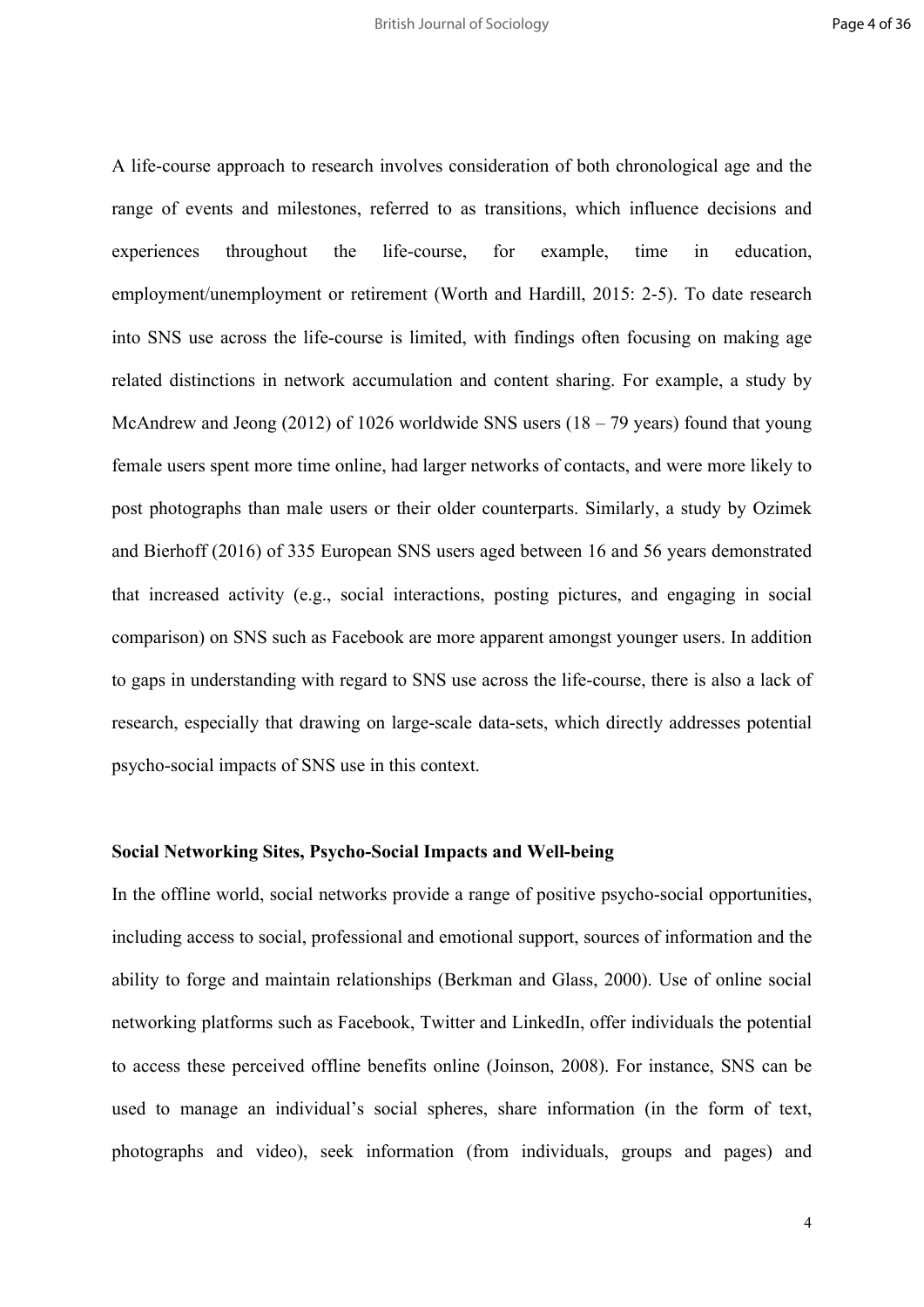communicate with others (via wall posts or direct messaging with individuals or groups). Mobile technologies have facilitated access and use of SNS on the move (Fortunati et al., 2014), removing geographic and temporal restrictions to social networks. As such, the use of SNS offers individuals the ability to seek and fulfil a range of social needs, e.g. social connectedness and support, with greater ease and frequency, with potentially important impacts to well-being (Joinson, 2008; Papacharissi and Mendelson, 2011).

One of the primary psycho-social impacts of greater connectedness through SNS is that it offers individuals the potential to become more closely linked with others. Social connectedness refers to the quantity and quality of social relationships (Topoel, 2012, 357), and has a close causal relationship with leisure activities such as engagement in SNS (Park et al., 2009). The presence of social connections provides opportunities for leisure participation and its recorded positive outcomes, including for well-being, while at the same time involvement in leisure activities itself generates social connections. The concept of 'linked lives' (Elder, 1995) is useful in understanding this phenomenon in a life-course context. This concept recognizes that individual attitudes, expectations, and behaviours are heavily influenced by social networks, especially intimate connections. SNS have the potential to increase both the number and intensity of these connections, including the influence of family, friends, and others (Chesley and Johnson, 2014: 590). SNS could also act as a substitute for face-to-face interaction among those who are socially isolated or lonely, characteristics closely linked with socio-economic status and health, potentially enhancing their well-being (Arampatzi et al., 2018).

SNS, further, supports the accumulation of social capital (Ellison et al., 2014; Magsamen-Conrad and Greene, 2014; Steinfield et al., 2008; Verduyn et al., 2017). The accumulation of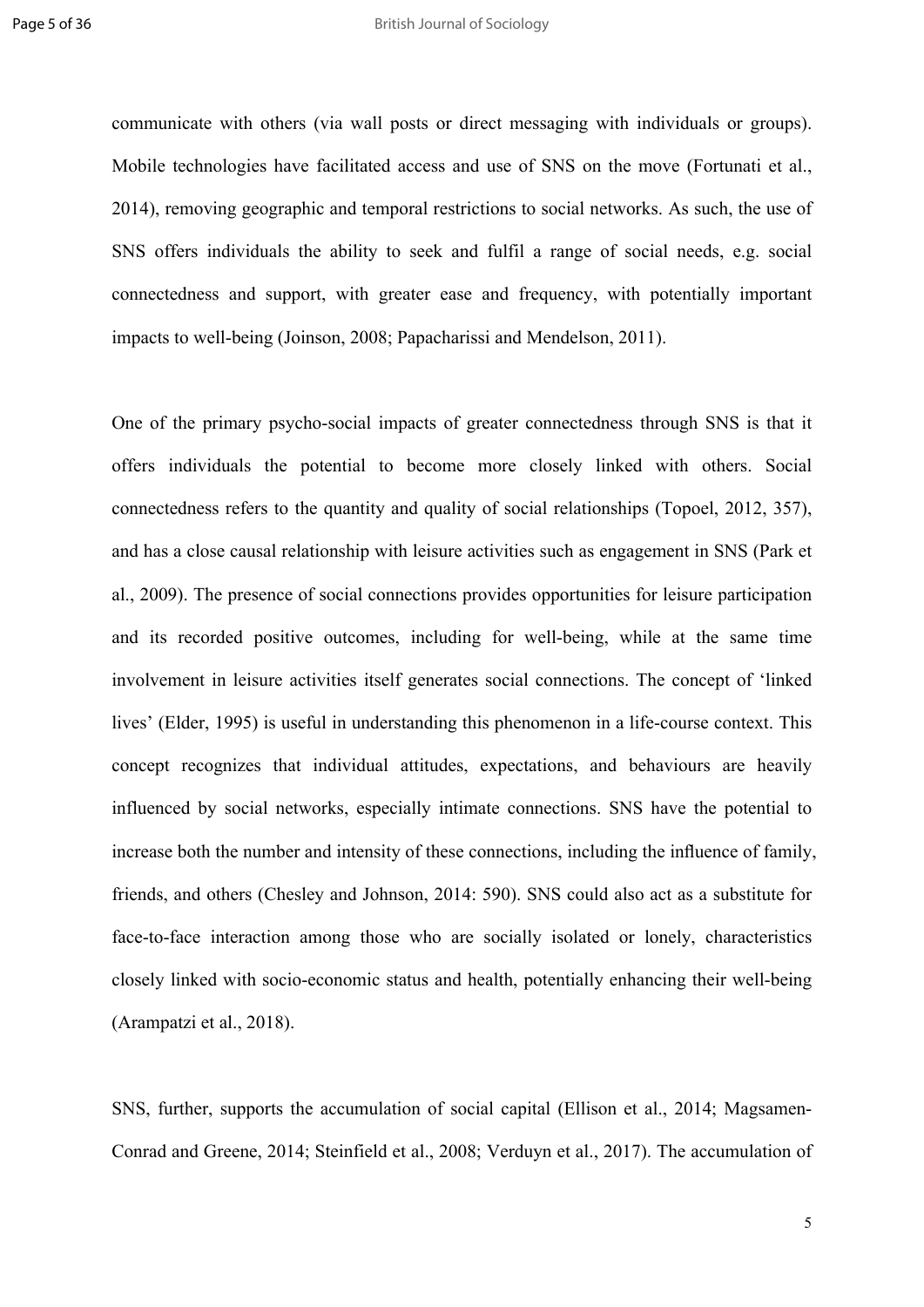social capital, social resources that are available through social interactions (Bourdieu, 1986) such as access to information, opportunities and support that might be otherwise unavailable (Putnam, 2001), is a common motivator of SNS use (Yoo and Jeong, 2017). This is important as individual social capital has been shown to have a positive association with a range of subjective well-being measures (Arampatzi et al., 2018: 100; Portela et al., 2013). SNS platforms not only provide users with greater opportunity for gaining social support from their existing connections but also aid them in increasing their social spheres and the subsequent social capital that they can access (Ellison et al., 2014; Joinson, 2008, Valenzuela, Park and Kee, 2009). Individuals who belong to large and diverse online social circles are thought to have more social capital than those with fewer online connections (Valenzuela et al., 2009), leading to increased levels of perceived social connectedness and belonging, social trust, and subjective well-being (Steinfield et al., 2008; Valenzuela et al., 2009).

The life-course is closely intertwined with patterns and benefits of SNS use including social connectedness and social capital accumulation. It is debated whether individuals accumulate social capital as they age. Occupational networks grow throughout the career, however, there is commonly acknowledged to be a decline in social capital in older age (McDonald and Mair, 2010). Continuity theory (Atchley, 1989, cited in Yu et al, 2016b, 1449) would suggest SNS could be used to off-set the loss of social status and connections associated with life-course transitions e.g. retirement. Evidence suggests that the nature of SNS use and networks may change with age and key transitions e.g. socio-economic status. Young people often report narrower peer-focused networks, while more diverse networks encompassing children, family and friends, are reported by older users (Pfeil et al., 2009). Meanwhile, research using the 2012 US Health and Retirement Study which found SNS use to be greater among younger, female, widowed, and homemaking individuals (Yu et al., 2016b), suggested patterns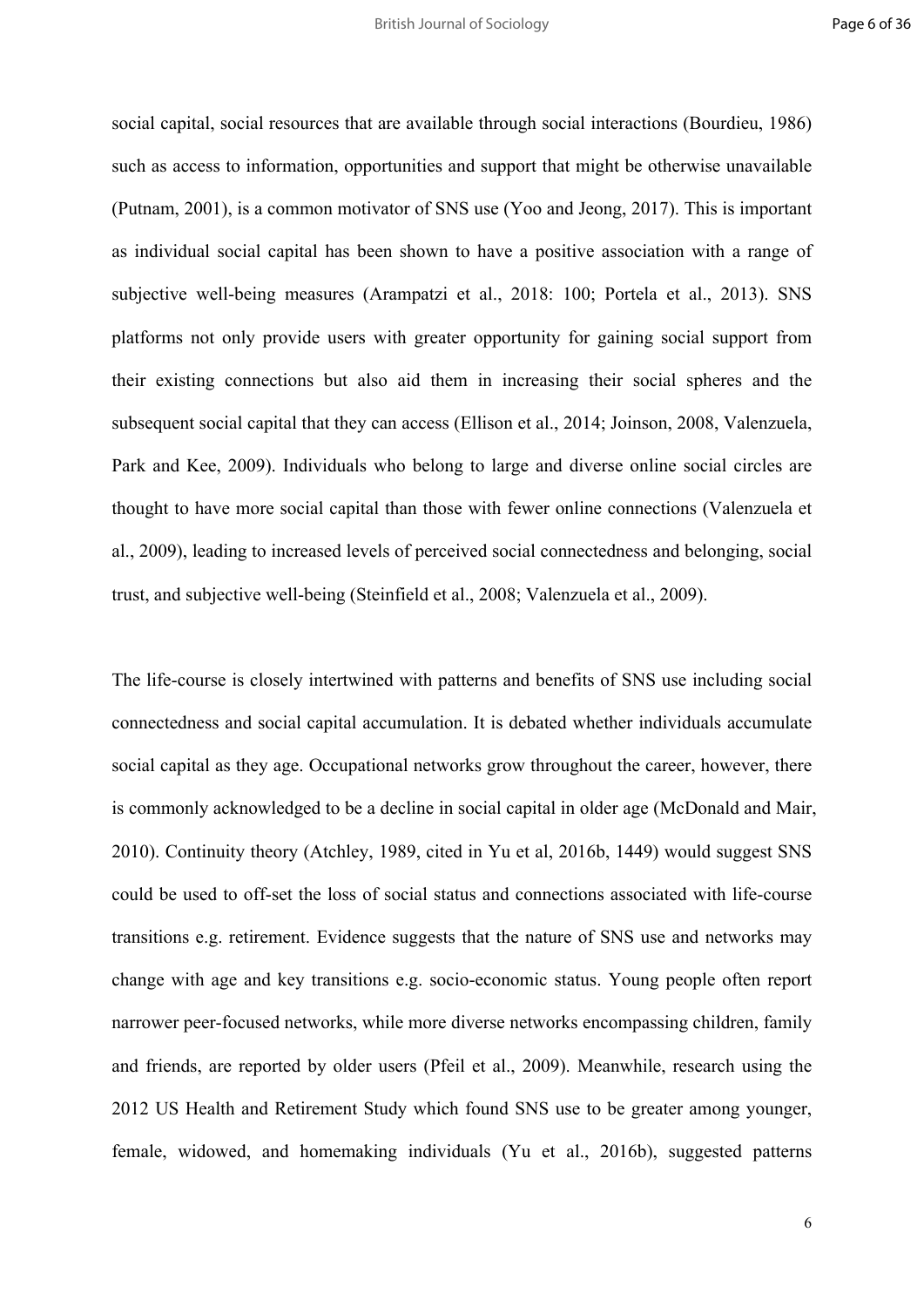reflected individuals using SNS to complement, or in the case of the latter two groups compensate for, existing social status. SNS use further, may contribute to feelings of social connectedness to a greater extent as people age (Yu et al., 2016a). Khalaila and Vitman-Schorr (2018: 9), exploring a sample of 502 internet users aged 50 and over in Israel, found positive effects on quality of life and lower levels of loneliness from internet use including SNS. SNS users gain social currency from the public articulation of their networks (Couldry et al., 2016: 123; Gerlitz and Helmond, 2015).

The potential benefits of SNS engagement are not, however, attributable to all with some previous studies reporting associations between heavy SNS use and reductions and/or deficits in well-being and life satisfaction (Howley and Boyce, 2015: 13; Kalpidou et al., 2011; Kross et al., 2013). Research has suggested that the effects, however, may be nuanced relative to personality traits (Howley and Boyce, 2015), off-line psychological characteristics (e.g. users with low self-esteem; Forest and Wood, 2012), and the nature of SNS use. Using a sample aged 15-44 in the Netherlands, Arampatzi et al. (2018) found that socially isolated individuals may encounter more negative impacts, as they are more likely to become involved in negative activities and/or may find it difficult to express their true self online. Rae and Lonborg (2015) found that maintenance of existing social networks was associated with well-being benefits, whereas creation of new networks had negative effects. Passive use of SNS i.e. following or monitoring others, may have negative effects on subjective well-being due to users suffering from feelings of envy and making social comparisons, while active use may have positive effects associated with users gaining social capital and feelings of social connectedness (Verduyn et al., 2017).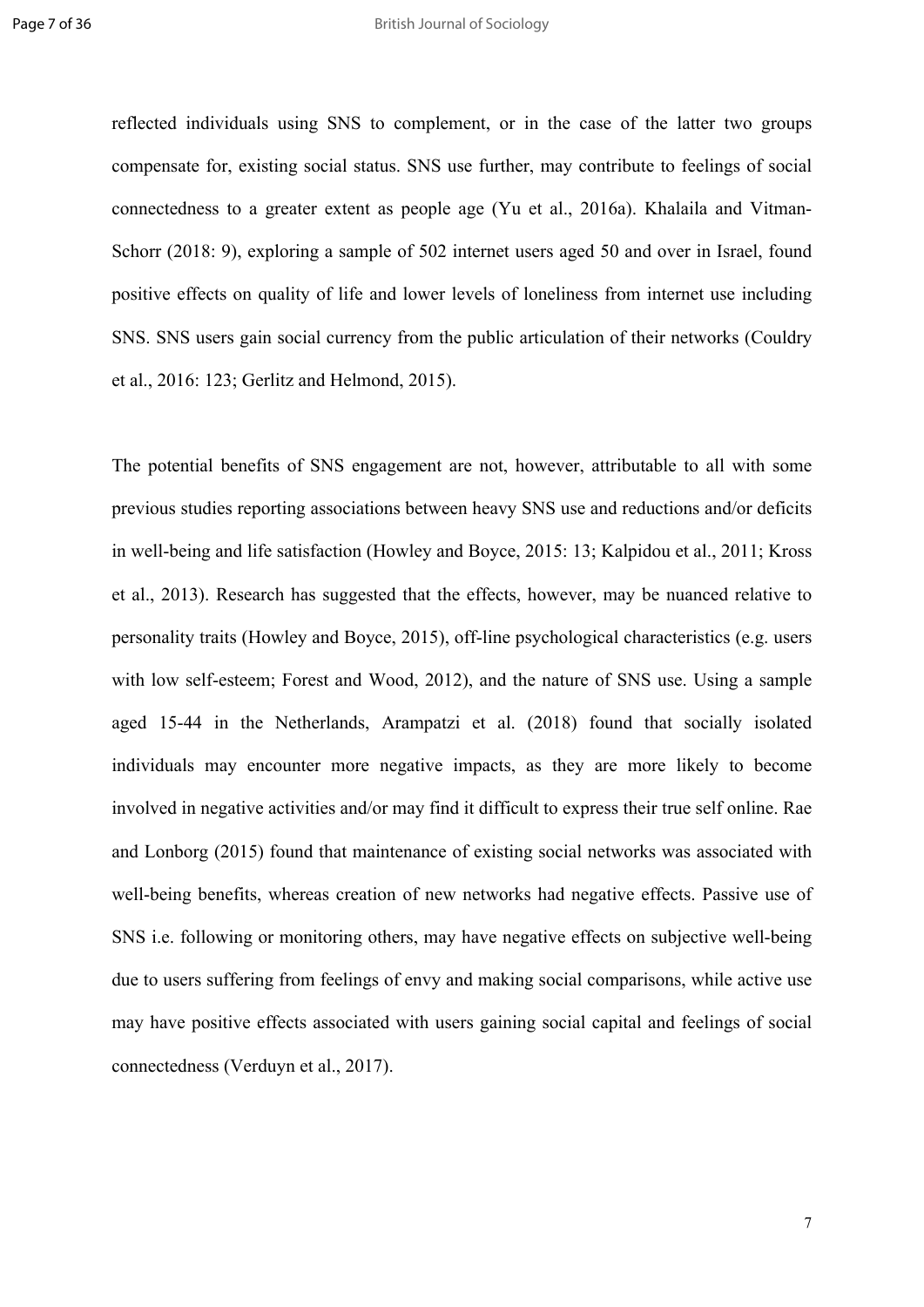Over-use of SNS is a common theme in explaining deficits in SNS user well-being. A survey study by Satici and Uysal (2015) exploring the relationship between problematic SNS use and the well-being of 311 undergraduate students found significant associations between heavy SNS use and decreased levels of participant life satisfaction, subjective happiness, and vitality. Similarly, Kross et al. (2013), exploring the impacts of high levels of SNS use among 82 US Facebook users, recorded reductions in reported well-being associated with 'a lot' of use compared with not using Facebook. Finally, Arampatzi et al. (2018) reported a negative relationship between hours of SNS use and happiness among SNS users who self-reported feelings of social disconnectedness and loneliness. Such findings complement previous research that has postulated that heavy SNS use is associated with maladaptive constructs which might reduce an individual's subjective well-being, including reductions in self-esteem (Kuss and Griffiths, 2011), family loneliness (Ryan and Xenos, 2011), and lower levels of academic performance (Kalpidou et al., 2011).

Heavy use of SNS has been associated with social network diversity (Buglass et al., 2016). With SNS platforms being increasingly used for a range of different social purposes, a blurring of the boundaries between social, family and professional life is becoming increasingly common (Bulger et al., 2007; Hislop and Axtell, 2009; Lowry and Moskos, 2008; Vitak, 2012). SNS such as LinkedIn, have quite narrowly defined purpose (e.g. to publicise business, business activity, and to create and maintain a professional network for job seeking), however, others present a considerably less well-defined social landscape. Aside from the well-documented problems of constant digital connectivity and issues regarding work-life balance (Chesley and Johnson, 2015), research has demonstrated that individuals who are frequently using sites such as Facebook and Twitter may be prone to deficits in well-being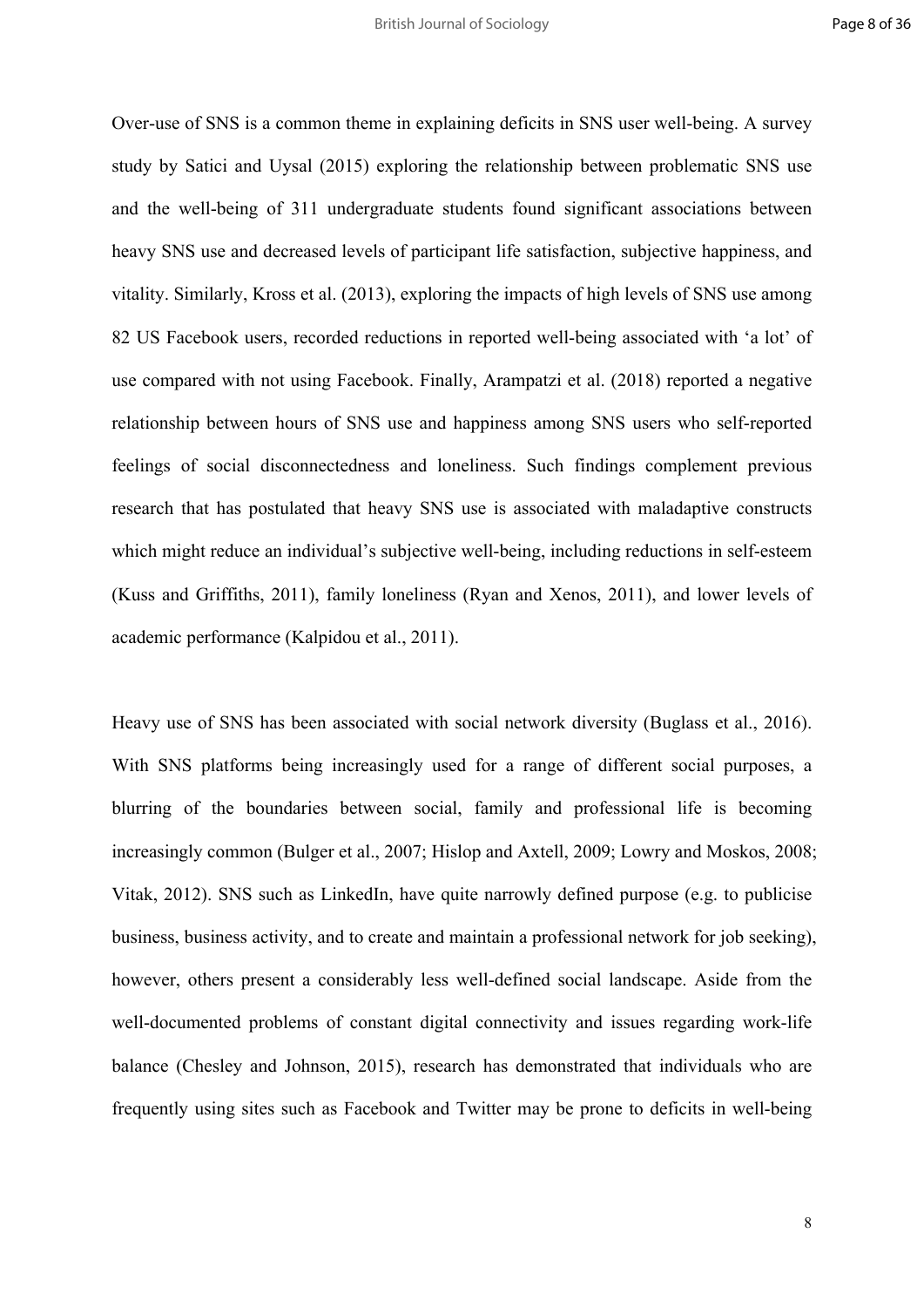due to the complexities of managing large, contextually collapsed networks of social, family and professional contacts (Buglass et al., 2016; Vitak, 2012).

The existing literature suggests a range of potential impacts from SNS use. It is also evident that demographics and life-course stage are likely to influence the extent to which users might experience positive or negative effects, including those attributed to social connectedness and social capital. The extant literature, though, remains limited as it is primarily based upon small-scale primary data collection exercises and experiments and/or is limited in focus to certain demographic groups e.g. young SNS users. This paper extends the existing body of SNS and well-being research by exploring the impact of SNS use on subjective well-being across the life-course using large-scale panel data and a range of wellbeing measures derived from the UK Understanding Society longitudinal survey (Understanding Society, 2016). In doing so the paper contributes to understanding, answering the following research questions: (1) what is the relationship between levels of engagement in SNS and measures of subjective well-being? (2) How is the level of reported subjective wellbeing related to the life-course characteristics of the sample studied? (3) Is subjective wellbeing negatively impacted by SNS use?

#### **Method**

#### *Sample*

Data for this study are drawn from Understanding Society, alternatively titled the UK Household Longitudinal Survey (UKHLS). Understanding Society is a nationally representative longitudinal study, which began in 2009 with an aim of recruiting over 100,000 individuals in 40,000 households. The main survey used in this study comprises data collected from all adult members aged 16 and over in each household each year. The survey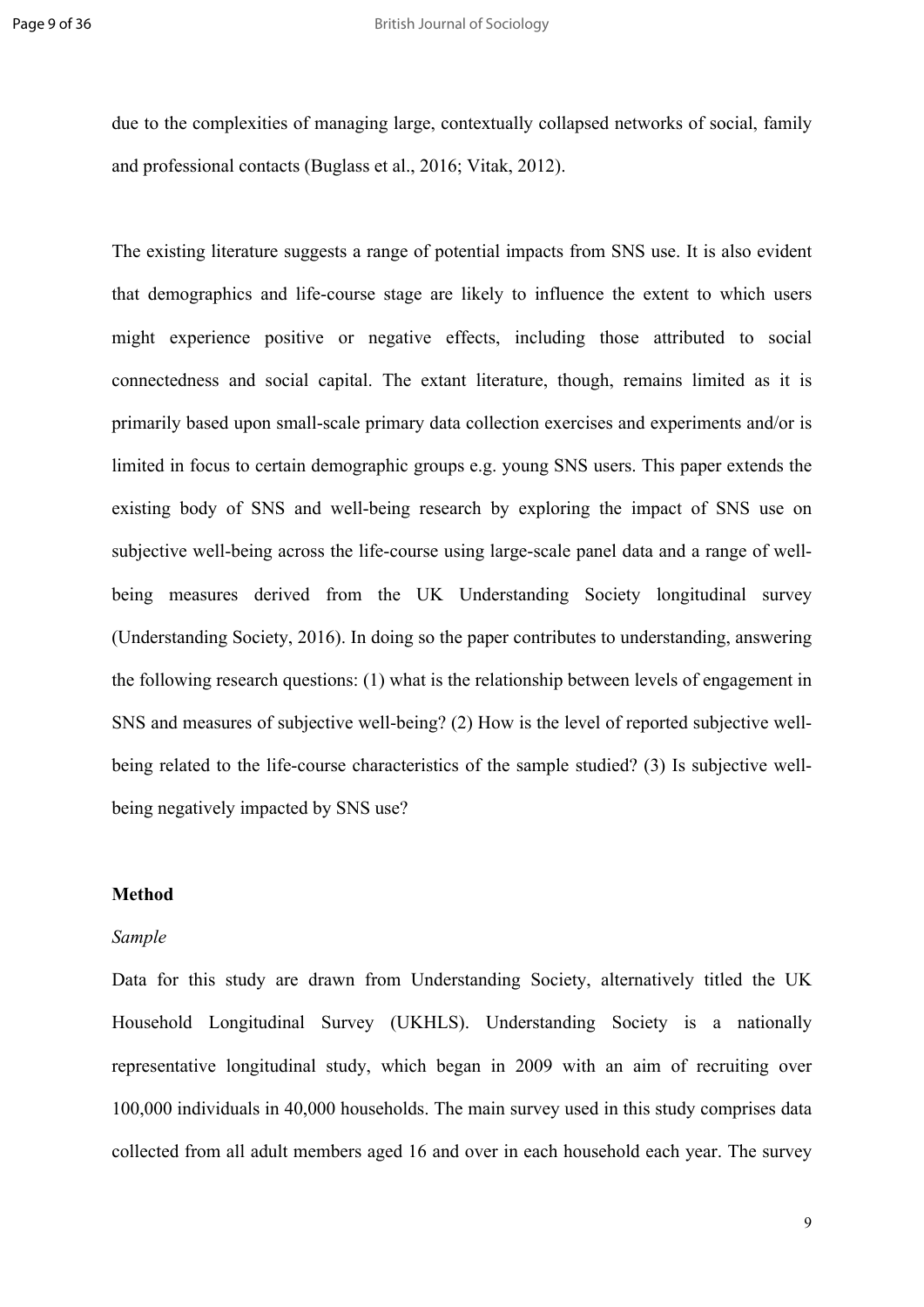had a total sample of 70,751 in wave 3, and 64,916 in wave 6, with a relatively even gender split (48.3% male in both wave 3 and 6). Respondents of Understanding Society reported a mean age of 37.9 years in wave 3 (minimum 16 years, maximum of 104 years) and 38.3 years (minimum 16 years, maximum of 102 years) in wave 6. Further information on the sample and data collection procedures in Understanding Society is available in Burton, Laurie and Lynn (2011). Understanding Society includes a range of variables relevant to the analysis of SNS use and well-being, including measures of digital technology use, subjective well-being, employment, health, and a range of other economic and social descriptors. The analysis in this paper uses data from wave 3 (2011-12) and 6 (2014-15) of Understanding Society, the only waves at this time which included relevant questions on SNS membership and use.

#### *Measures*

Within waves 3 and 6 of Understanding Society all respondents were asked questions regarding their engagement with SNS. Respondents were asked an initial question focusing on membership, '*Do you belong to any social networking web-sites?*' with responses comprising yes or no. Those who responded yes were subsequently asked *'How many hours do you spend chatting or interacting with friends through social web-sites on a normal week day, that is Monday to Friday?'* The latter single-item measure of time spent using SNS collected and reported in Understanding Society, which focuses on more active use (Verduyn et al., 2017), is used in our analysis. Although containing an inherent scale, it is grouped as follows: (i) no time spent on social networking websites, (ii) infrequent users (report SNS membership but do not use every day), (iii) less than one hour, (iv) 1-3 hours, and (v) 4 or more hours (comprised of responses '4-6 hours' and '7 or more hours').<sup>4</sup> The category 'no

<sup>4</sup> The Understanding Society question on daily SNS use offers respondents the following options: (i) none, (ii) less than one hour, (iii) 1-3 hours, (iv) 4-6 hours, and (v) 7 or more hours.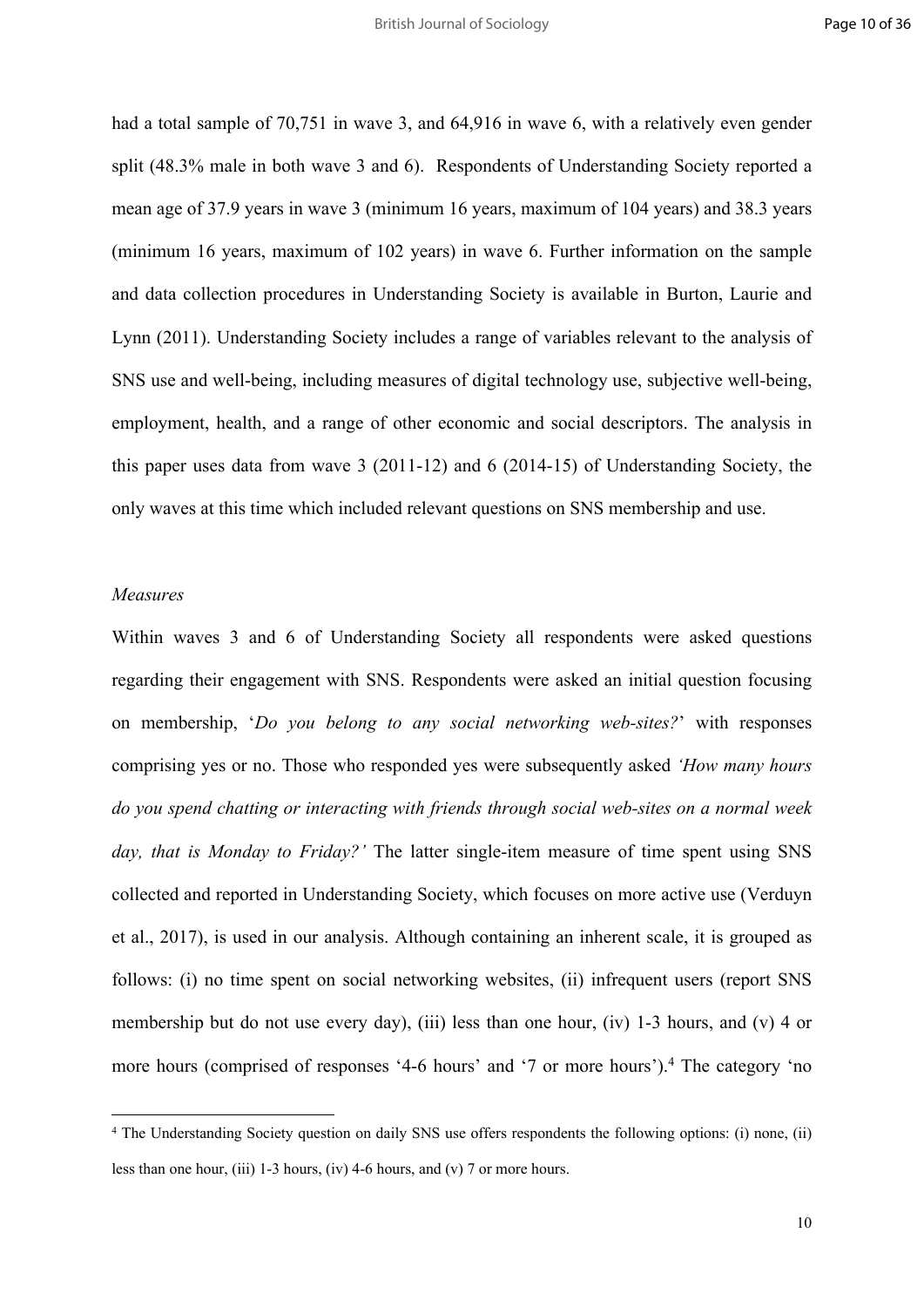time spent on social networking websites' is derived from those who report not having a SNS membership. While some smaller-scale studies have employed multi-item measures of SNS engagement e.g. Ellison et al. (2007), the use of single-item SNS use measures is consistent with many existing contributions in SNS research. These include, for example, Davidson and Martellozzo (2013), who utilise a series of single-item measures of SNS and digital media use, drawing on samples collected in the UK and Bahrain, in their exploration of use in the context of internet safety. Brym et al. (2014) use two single-item measures of social media engagement from the Gallup World Poll in their analysis of the role of new communications media in the 2011 Egyptian Uprising. Yu et al. (2016a, 2016b) draw on a single-item question on SNS use in their research on older SNS users. Yoo and Jeong (2017) conducted a primary longitudinal survey in South Korea, which captured engagement using a single-item measure of daily hours of SNS use. Finally, Arampatzi et al. (2018) analysed panel data from the Dutch Longitudinal Internet Studies for the Social Sciences (LISS) survey, which provides single-item survey responses on both SNS engagement and time spent on SNS.

The analysis considers a number of subjective well-being measures comprising both domain satisfaction (satisfaction with amount of leisure time, health, income) and a measure of satisfaction with life overall. Both overall and domain satisfaction measures are explored for two reasons. Firstly, the extant literature is indicative of drivers and patterns of SNS use differing throughout the life-course and among different demographics, alongside patterns of leisure, income and health, reflecting movements into and out of paid work, ageing and a range of other factors (McAndrew and Jeong, 2012; Pfeil et al., 2009; Yu et al., 2016a, 2016b). Understanding the relationship between SNS use and different domains of individual well-being (leisure time, income and health) is therefore of particular relevance to understanding the psycho-social impacts of SNS use. Secondly, existing research into aspects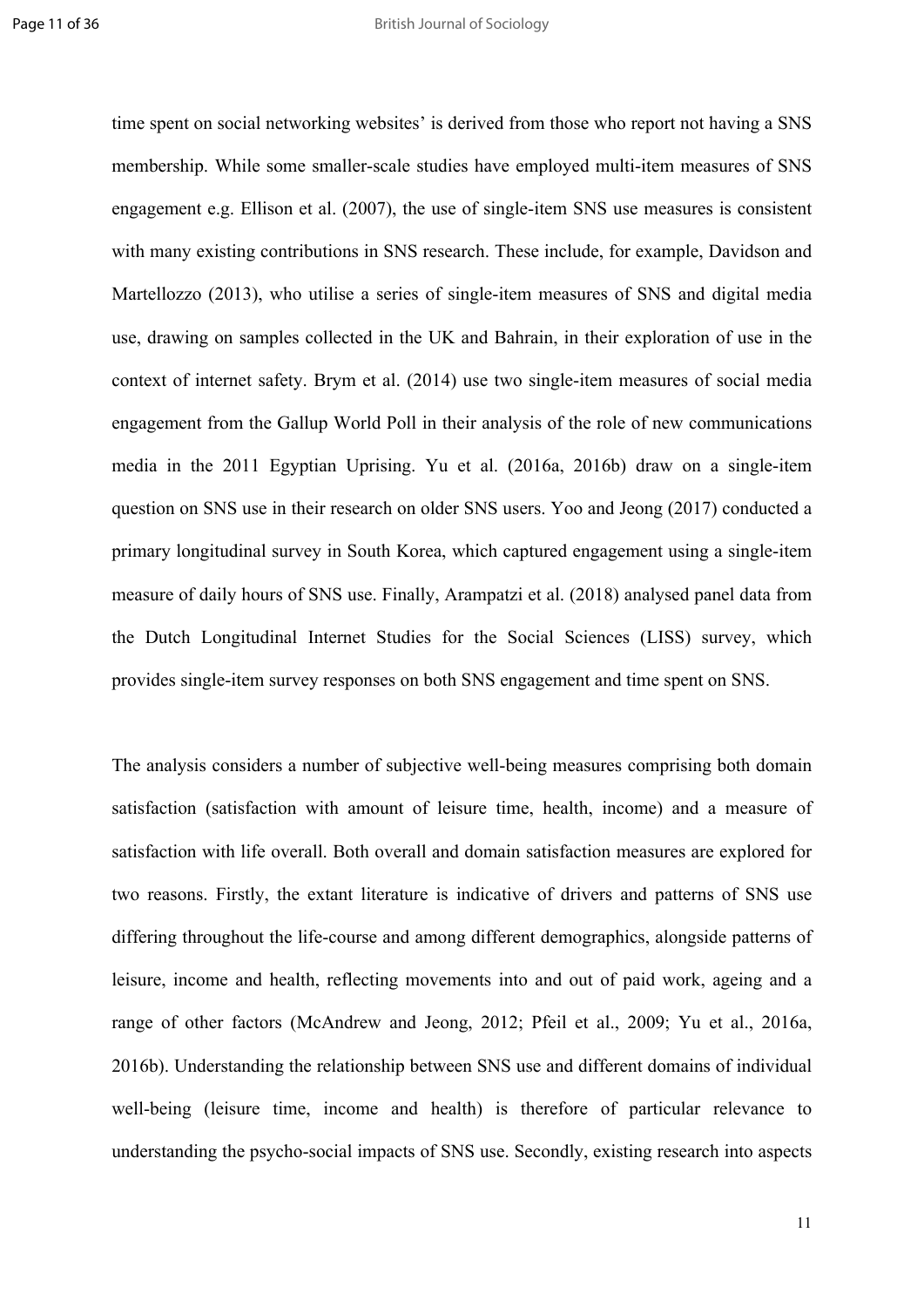of subjective well-being has shown differentiated effects across well-being domains, including for example Powdthavee and Van Den Berg (2011) and Wheatley (2017a), providing a further rationale for our analysis of both overall and domain satisfaction measures. A range of demographic, e.g. age, gender; socio-economic e.g. current economic activity, and; time-use variables, e.g. working hours, hours spent caring for the ill/elderly, are also included to provide insight into the characteristics of individuals reporting different levels of engagement in SNS.

#### *Data analysis*

The analysis is conducted in three stages, initially utilising panel ordinal probit models to provide insight into the relationship between different forms of well-being and SNS use. This is followed by multinomial logistic regression models which provide greater understanding of the life-course characteristics of individuals relative to levels of SNS use. Multinomial logistic regression is chosen for the second stage of the analysis given the structure of the dependent variable. While the variable has an inherent scale, it is presented in categorical non-linear form in Understanding Society rendering this method of analysis appropriate. In these stages of analysis separate models consider the relationship between use of SNS and chronological age, and key transitions in the life-course measured by reported economic status. The final stage of the analysis employs ANCOVA and change-score analysis to provide greater evidence of the impacts of changing levels of subjective well-being relative to reported levels of engagement in SNS. This approach is consistent with that used in Lim and Putnam (2010) who explored impacts of religion on subjective well-being using the US Faith Study, and Wheatley (2017a) which used Understanding Society to measure subjective wellbeing impacts of autonomy in paid work. ANCOVA models incorporate a measure of satisfaction for the previous period (wave 3) into the probit analyses to adjust for initial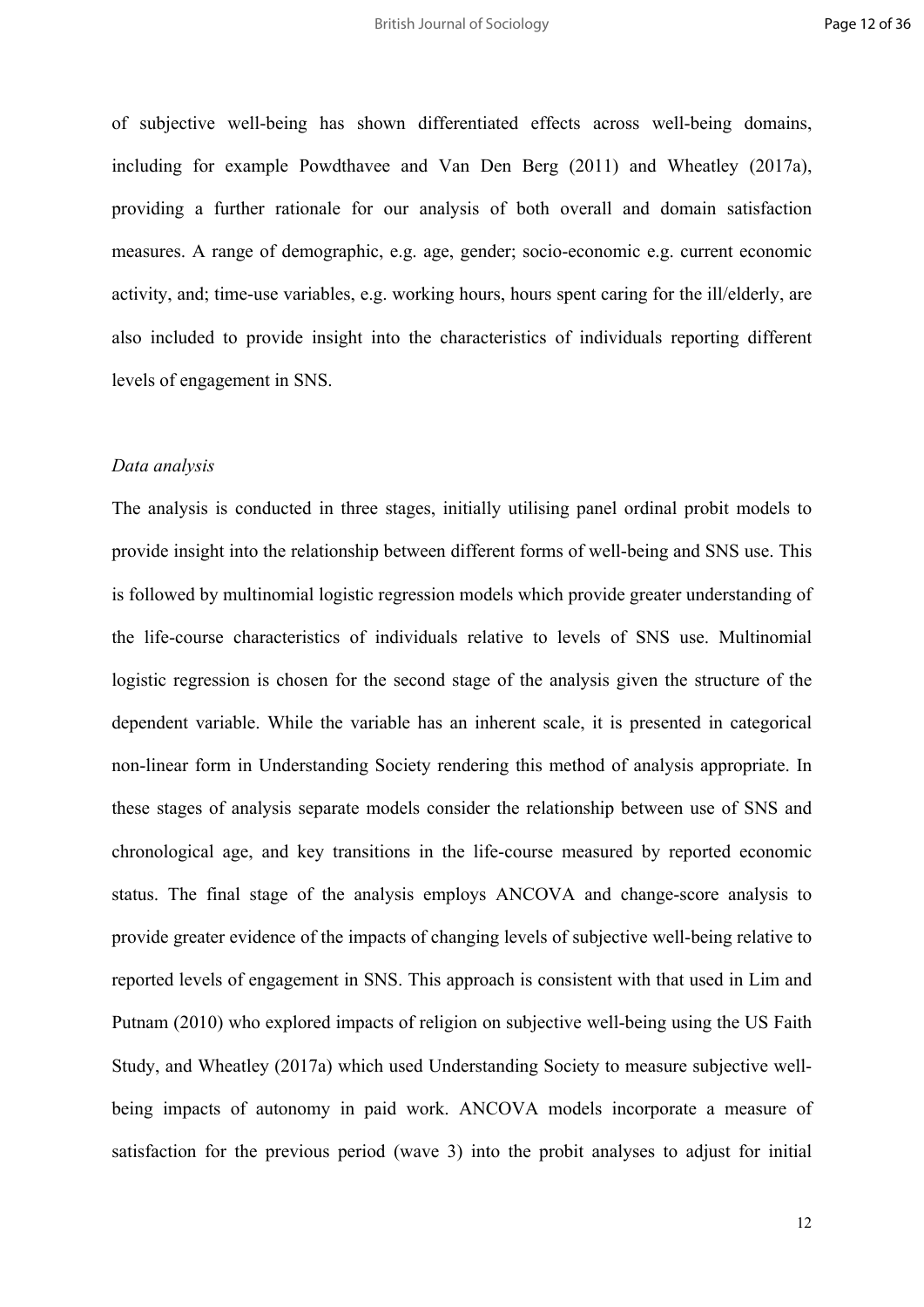differences in satisfaction. The change-score models consider differences in satisfaction levels between survey waves, comparing responses at wave 6 against wave 3 i.e. changes in reported satisfaction relative to levels of SNS use.

#### **Empirical Findings**

Consistent with reported overall growth trends in SNS use (Statista, 2017), the data from Understanding Society reveals a significant increase in membership between waves 3 and 6. In 2011-12 just over 45% of respondents reported SNS membership, while this had increased to 55% by 2014-15. The observed growth is approximately the same among both men and women, equal to around 22 percent growth between the two waves of Understanding Society. Women are marginally more likely to report a SNS membership (57% compared with 53% of men in 2014-15), consistent with existing evidence (Yu et al., 2016b). While it has been noted that there has been increased popularity among older users (Hutto et al., 2015; Ofcom, 2015; Pew Research, 2014; Yu et al., 2016a), both SNS membership and use remain dominated by those under 30, accounting for around 90% of the under 30s in 2014-15. Particular growth in SNS membership has been recorded among the middle aged groups, however, as summarized in Figure 1. Around two-thirds of 40-49 year olds and just under half of those aged 50-59 reported SNS membership by 2014-15. Turning to transitions in the life-course, over 90% of those in education (including apprenticeships) report SNS membership, while almost 70% of the employed and around 60% of the self-employed and unemployed report SNS membership. In contrast, less than 20% of retirees are members of social networking sites.

Among SNS members light use of up to three hours per day is most common, with 53% of respondents report using SNS for up to one hour per day in 2014-15, and a further 25.9%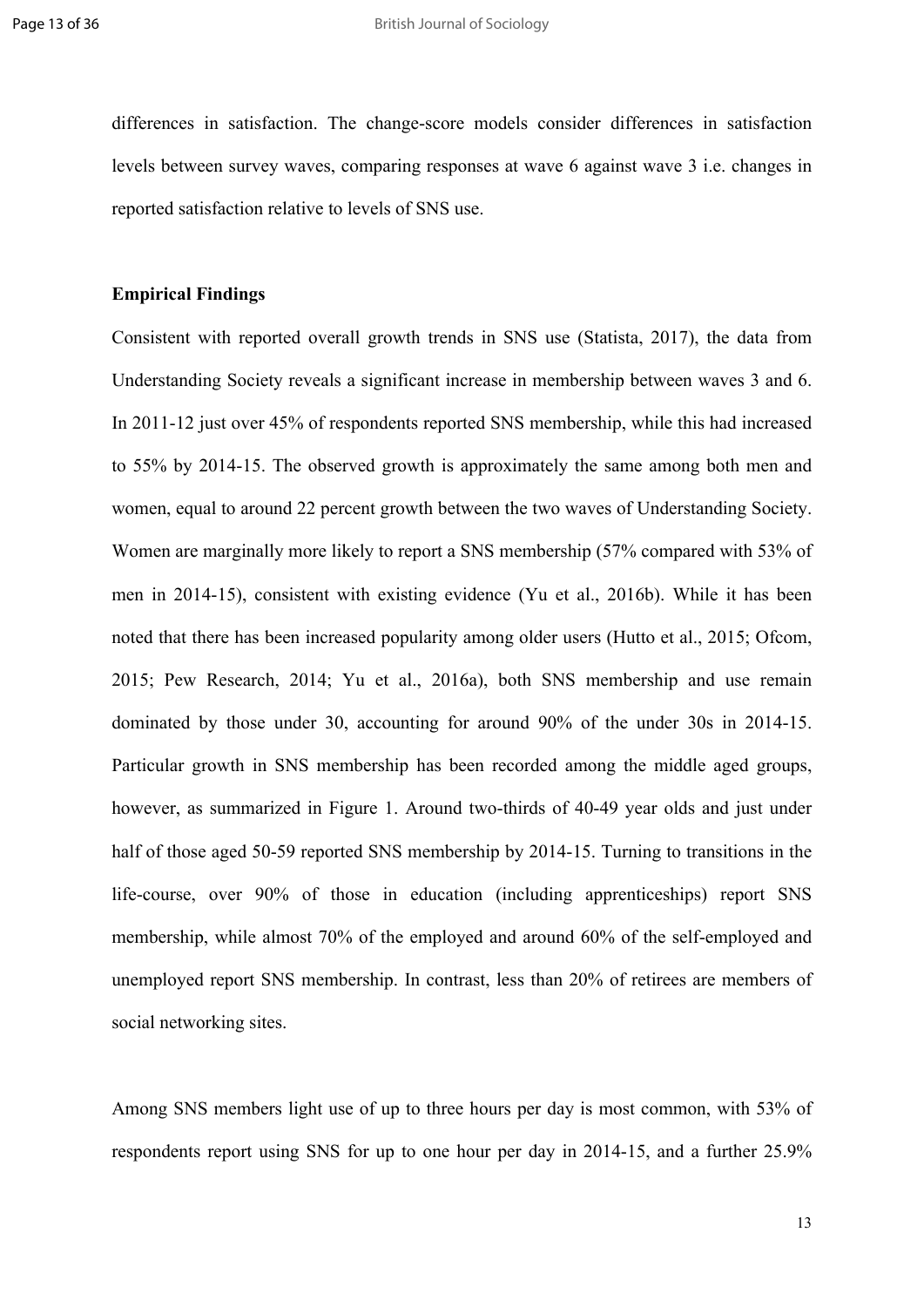reporting spending 1-3 hours on SNS. Around one-in-seven SNS members report, on average, spending little or no time on SNS each day. While overall proportions reporting 4-6 hours (4.7%) and 7 or more hours (2.3%) of daily use are relatively small, combined they account for a more substantial proportion of younger SNS users, 18.2% of 16-24 year olds and 8% of 25-29 year olds. The highest proportions of heavy SNS use is also found among those in education (14.1% report 4-6 hours and 5.2% report 7 or more hours), and among the unemployed (8.6% report 4-6 hours and 7.2% report 7 or more hours).

#### *Panel ordinal probit regression*

The panel ordinal probit regression analysis is summarized in Table 1. We generate findings that are consistent with existing evidence on the relationship between a range of controls and subjective well-being. Age is found to follow the u-shape with satisfaction (Blanchflower and Oswald, 2008). Being in employment, education or retirement is associated with greater wellbeing, and unemployment has a generally negative effect (Krueger and Mueller, 2012). Women report greater well-being, but this is not present for satisfaction with leisure, reflecting their greater household contribution (Wheatley, 2017b). Higher education levels generally equate to greater satisfaction, while those who are divorced or widowed report lower satisfaction (Dolan et al., 2008). Lengthier hours of paid work have a negative association with leisure satisfaction, while higher income levels are associated with greater well-being but not for leisure satisfaction. These findings reflect the impacts of paid work in squeezing leisure time (Kahneman et al., 2006). Meanwhile, the provision of care for the ill/elderly has an overall negative association with well-being consistent with past evidence (e.g. Martin and Westerhof, 2003).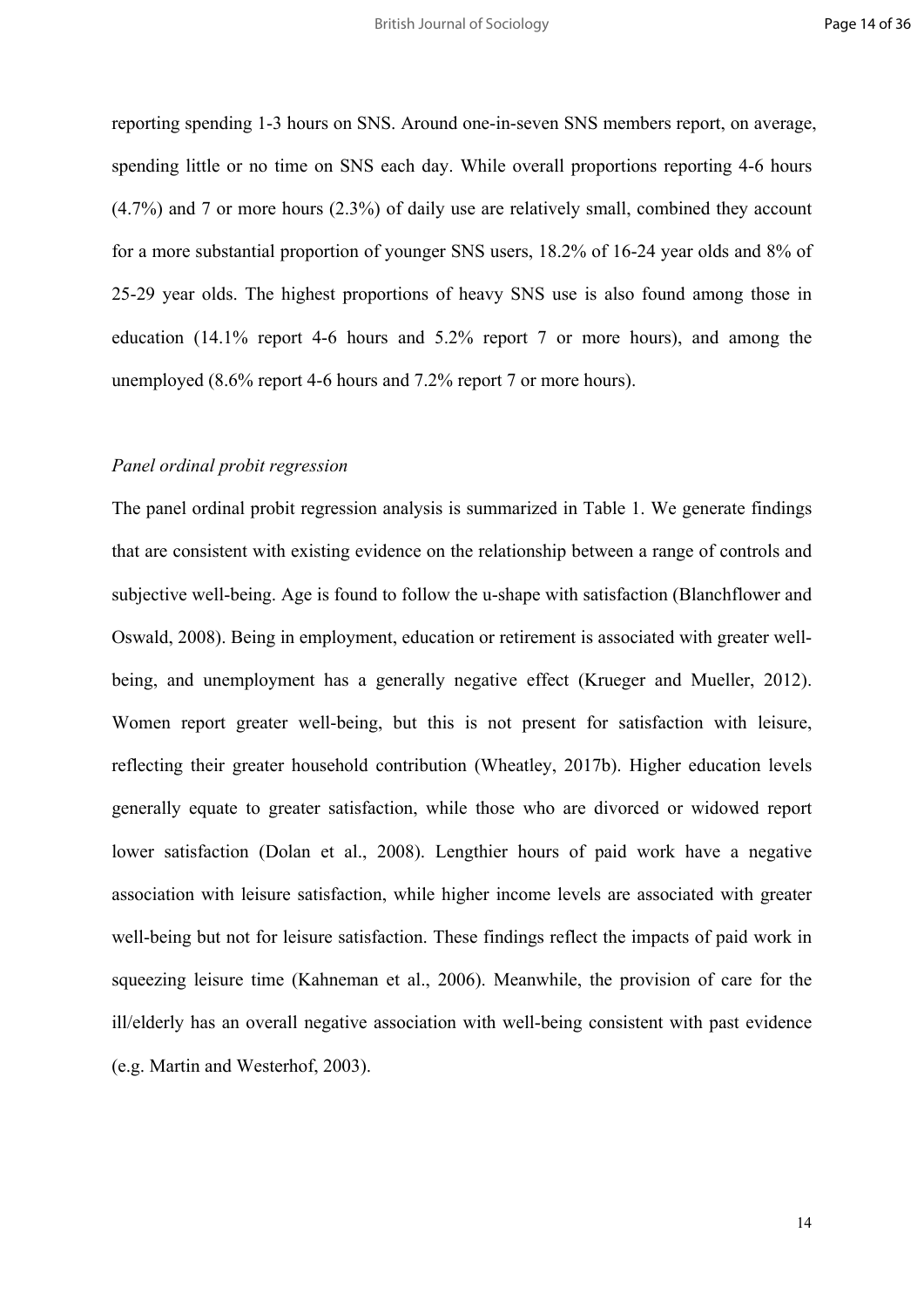Turning to SNS use, life satisfaction is greater among those using SNS for up to one hour per day, but lower among those using SNS for four or more hours daily (Ellison et al., 2007; Howley and Boyce, 2015; Kalpidou et al., 2011; Kross et al., 2013; Magsamen-Conrad and Greene, 2014; Satici and Ursal, 2015). This initial finding indicates potentially lower levels of life satisfaction among heavy SNS users, who we know to be on average younger – a demographic generally considered to report higher levels of satisfaction with life, at least when compared with those in middle-age (Blanchflower and Oswald, 2008). Income satisfaction is lower among those reporting greater use of SNS. This finding is consistent with the greater use of SNS among the young including those in education — existing research suggests a growth in income satisfaction during the life-course (Plagnol, 2011) and the unemployed/economically inactive who we would expect to report lower satisfaction with income (Krueger and Mueller, 2012). Satisfaction with health is generally greater among SNS users, in line with age-related patterns of use, but the results for the age models do suggest that satisfaction with health may be lower among heavy SNS users. Leisure satisfaction results are inconsistent and the age model results statistically insignificant. Other social activity variables suggest that greater television use is associated with higher levels of satisfaction with leisure, but lesser satisfaction in other areas of life (Frey et al., 2007; Knabe et al., 2010, 875). Those reporting more social interaction (meals with family, number close of friends) also report greater well-being, reflecting the benefits of these offline social activities.

#### *Multinomial logistic regression*

The second stage of the analysis, the multinomial models summarized in Table 2, provides deeper insight into the relationship between subjective well-being and SNS use, comparing individuals grouped by SNS use against those who report no SNS membership. The models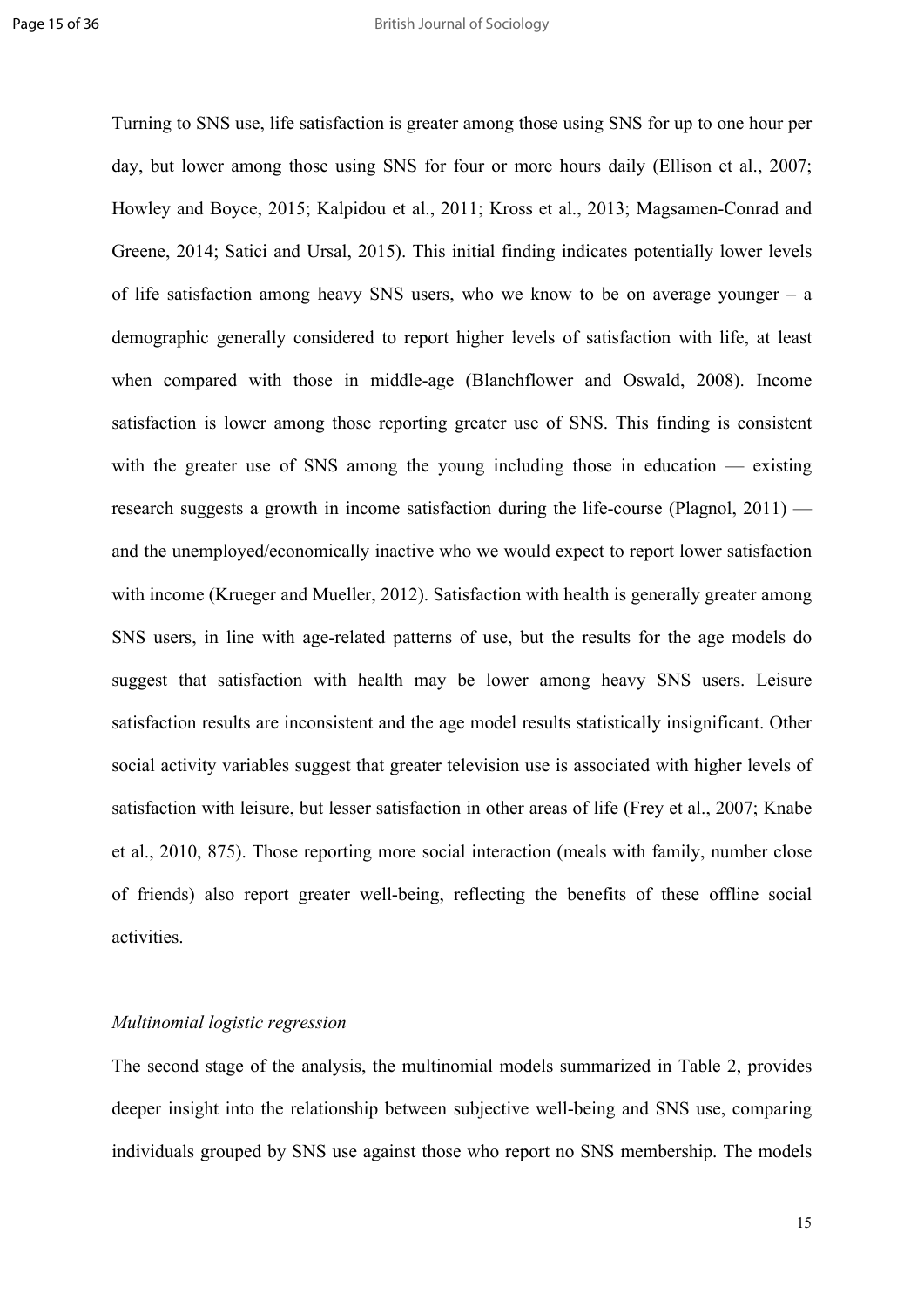suggest that the 16-24 age group are those most likely to use social networking sites and be heavier users, consistent with the descriptive analysis and previous estimates (e.g. Ofcom, 2016; Pew Research, 2015). Older adults are significantly less likely to engage in, and particularly be heavier users of, SNS and the retired are the least likely to use SNS (evident in the large magnitude of effects found for this group). Consistent with the age profile of SNS users, those in education are most likely to use SNS. Alongside those in education, the unemployed are particularly likely to be heavy users. Aligned with these findings greater use of SNS is present among those on lower incomes.

The models suggest men are more likely to be heavy SNS users than women. SNS users are less likely to be married or widowed, again in line with the general age patterns observed. Results for those who are divorced or separated in model 1 (age) suggest these individuals may be heavier users, although results in model 2 (economic status) are conflicting casting some doubt over this observation. Those with intermediate and further education are the most likely groups to use SNS, and be heavier users, in line with other characteristics present. SNS users are less likely to have caring (ill/elderly care) responsibilities. However, those reporting particularly high levels of care (50 or more hours per week) may be heavier users of SNS. Alongside the patterns by economic activity (unemployed, inactive) this is likely to reflect some socially disadvantaged individuals who are not engaged in paid work due to caring responsibilities, using SNS in the absence of social (including work-related) connectedness (Yu et al., 2016b). Time spent watching television is also greater among heavier SNS users, consistent with these individuals engaging in these leisure activities in the absence of face-toface interaction (Arampatzi et al., 2018). Those reporting infrequent SNS use are likely to watch less television than those who report no SNS membership. This could simply reflect age profiles, in that older adults including retirees, who form a considerable portion of those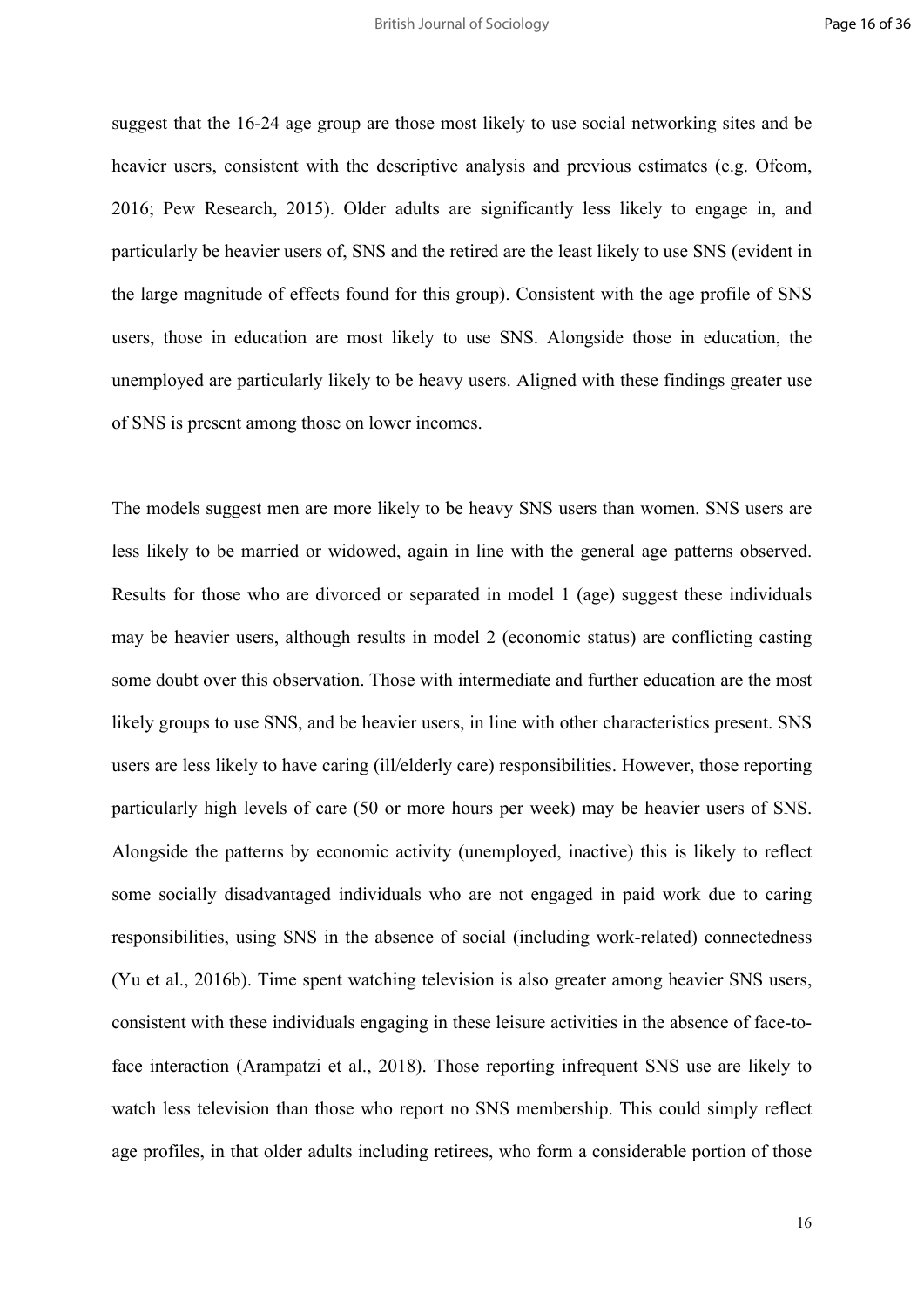without SNS membership, may watch more television as they have more time available (Frey et al., 2007). The number of meals with friends/family and number of close friends are both positively associated with higher levels of SNS engagement. This may again be driven by the overall younger age profile of heavier SNS users and, in turn, propensity for them to live with their family. For number of close friends it could also reflect use of SNS in creating and maintaining more extensive friendship networks (Ellison et al., 2007, 2014; Joinson, 2008, Valenzuela et al., 2009).

Results pertaining to subjective well-being suggest that greater use of SNS is associated with lower levels of satisfaction with leisure time, but that heavy users report higher levels of leisure satisfaction. It is likely that this relationship reflects the younger age and economic status (education or unemployed/economically inactive) of heavy users. Existing research is consistent with these groups reporting higher satisfaction with leisure relative to levels leisure satisfaction among those in paid work (Kahneman et al., 2006). Health satisfaction is higher among SNS users than non-users, in this case driven by non-users being older on average and reporting worse states of health. Greater use of SNS is associated with lower satisfaction with income. Among heavier users this is in line with lower incomes and socio-economic status reported. Differences with light users are not statistically significant in model 1, though, suggesting little observed difference in this case. Extending the probit analysis the multinomial models show that satisfaction with life overall is higher among SNS users, but lower among heavy users. The latter is important given the profile of heavy users who are predominantly either young and in education or unemployed/inactive, and report lower incomes.

#### *ANCOVA and change-score analysis*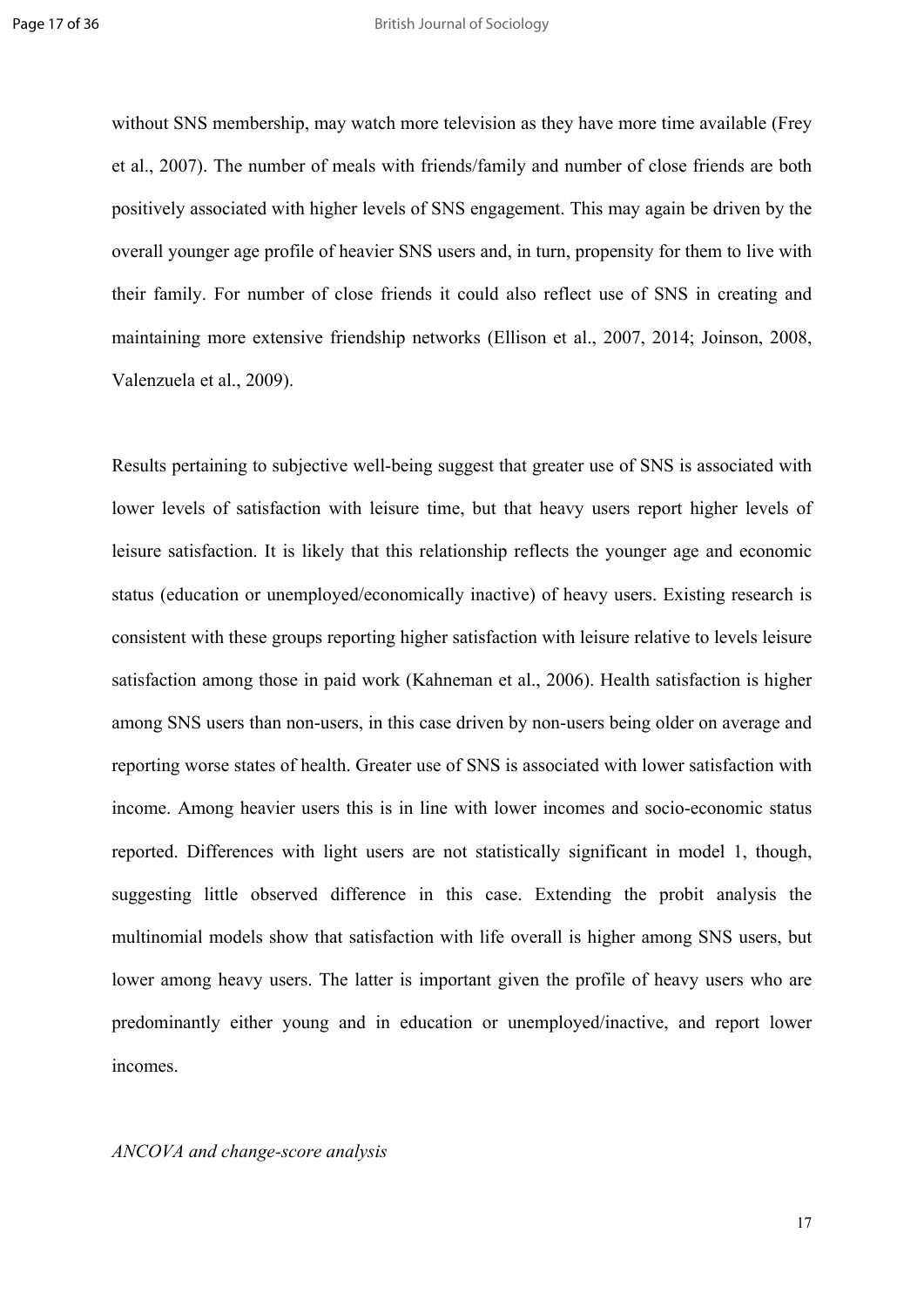The final stage of analysis provides evidence of the impacts of SNS use on well-being. The results of the ANCOVA and change-score analysis, summarized in Table 3, suggest negative impacts on satisfaction with leisure, particularly among those reporting heavier SNS use (evident in magnitude and statistical significance). This finding could be indicative of heavy users engaging in high levels of SNS use in the absence of other sources of social connectedness (both leisure activities and paid work), and/or these individuals engaging in more negative online behaviours (Arampatzi et al., 2018; Buglass et al., 2016). The results are not indicative of causal effects on health satisfaction associated with reported SNS use. This finding is as we would expect as it is likely a driver associated with other, demographic, variations including age and disability, etc. The negative relationships observed in the probit and multinomial analysis among heavier users likely reflect SNS use among those who have existing ill health. Impacts on satisfaction with income are negative among those reporting greater use of SNS. This finding provides further strength to the assertion that some heavy SNS users are individuals that are unemployed or economically inactive, and whose incomes and satisfaction levels are likely to be negatively affected by this economic status (Krueger and Mueller, 2012). Finally, for life satisfaction we find statistically significant negative impacts among heavier users. This strengthens and extends the earlier findings, as it suggests that heavy SNS use, and in turn the drivers of heavy use including social disconnectedness, low self-esteem and others (Arampatzi et al., 2018; Kuss and Griffiths, 2011; Vitak, 2012), could act to reduce overall life satisfaction.

#### **Discussion and Conclusion**

This paper has contributed to understanding of the relationship between use of social networking websites and subjective well-being, using large-scale panel data from wave 3 (2011-12) and 6 (2014-15) of Understanding Society. The almost exponential growth of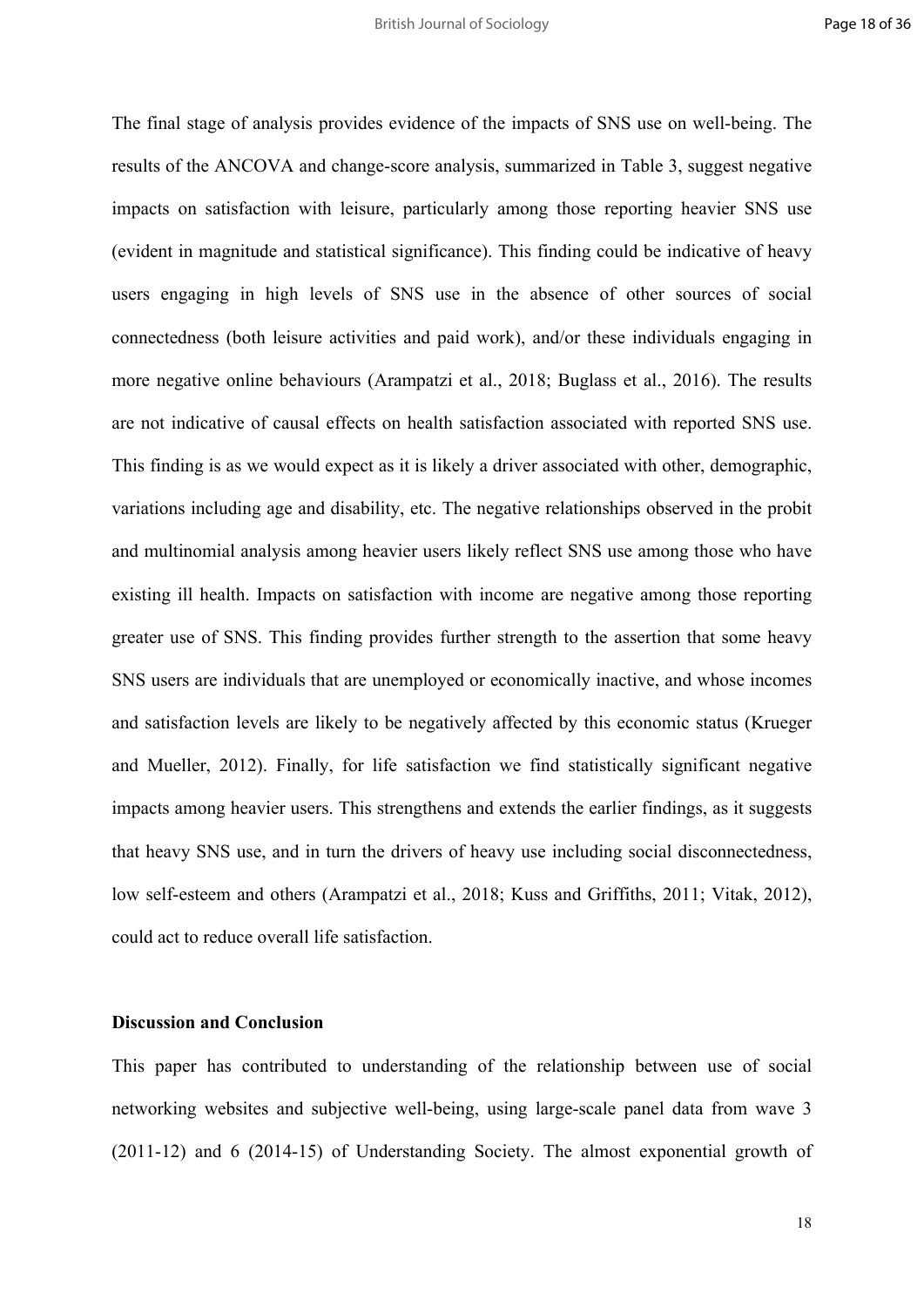social networking in the last decade, as well as a number of highly publicised cases of negative behaviours on these platforms, renders this study of the relationship between SNS use and subjective well-being particularly timely. Existing evidence suggests that use of SNS has the potential to deliver a range of psycho-social benefits, including to social connectedness, social capital accumulation and subjective well-being (Chesley and Johnson, 2014; Ellison, et al., 2007; Oh, et al., 2014), but can be associated with negative behaviours and well-being impacts (Buglass, et al., 2016; Wilcox and Stephen, 2013). Employing a lifecourse perspective, taking account of both chronological age and transitions throughout the life-course including education, employment/unemployment and retirement, we explored patterns of SNS use. We find, consistent with recent evidence (Hutto et al., 2015; Ofcom, 2015; Pew Research, 2014; Yu et al., 2016a), that use is greatest among younger individuals aged under 25. SNS use is reported across the life-course including into old age, and particular growth has been recorded in membership and use among the middle-aged.

Our analysis provided a number of important findings with respect to the relationship between SNS use and subjective well-being. The probit models provided important insight into the relationship between frequency of engagement in SNS and satisfaction with amount of leisure time, health, income and life overall. The findings suggest that membership, and greater use, of social networks may offer well-being benefits, perhaps reflecting the social connectedness and social capital derived from their use. SNS use is associated with higher levels of satisfaction with health and life overall. Heavy users (those reporting four or more hours of use per day) of SNS, however, generally report lower levels of well-being. This extends existing research, including the findings of Verduyn et al. (2017), by highlighting negative well-being effects of heavy SNS use among those reporting active use. The second stage of the analysis used multinomial logistic regression to provide additional findings with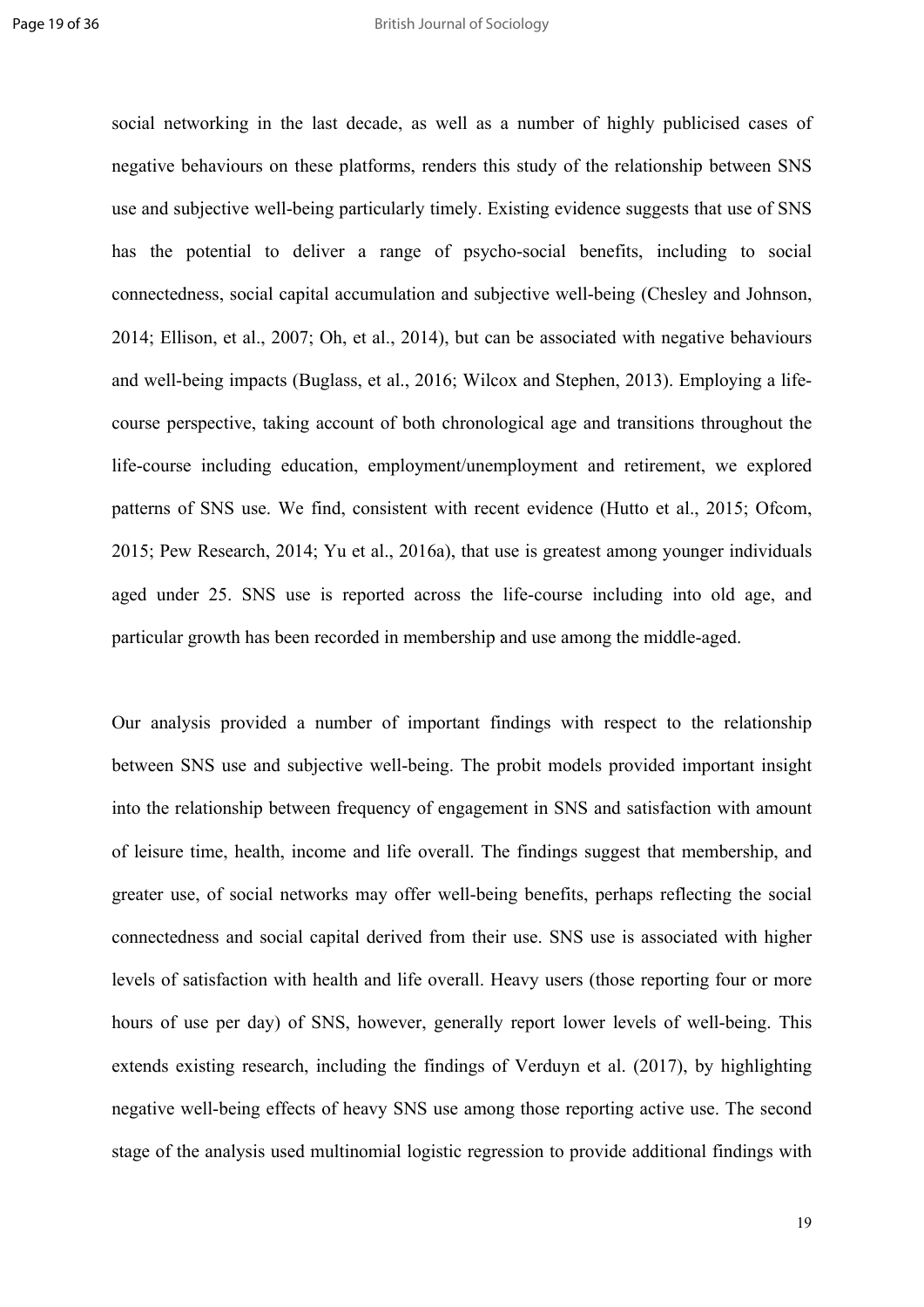respect to life-course characteristics of those reporting different levels of SNS use. The multinomial analysis suggested that heavy SNS users are predominantly younger (in education), unemployed or economically inactive, and in some cases are subject to socioeconomic disadvantage including low incomes or challenging household circumstances (high levels of ill/elderly care), which is reflected in lower levels of subjective well-being. These findings correspond with the existing literature, while providing further insight into the characteristics of those reporting different SNS use. The final stage of analysis, using ANCOVA and change-score techniques, provided longitudinal evidence on the impacts of SNS use on subjective well-being. In particular, we find further evidence of the potential negative impacts of heavy SNS use. Heavy SNS users report reductions in satisfaction with leisure, income and life overall.

The findings in this paper are important in confirming the potential well-being benefits and negative effects of SNS use. In particular, the findings suggest that extensive SNS use has potentially considerable negative well-being effects. The paper is subject to certain limitations. The SNS measures used do not capture multi-dimensional usage, and as such are limited in the insight they can provide into the nature of SNS use. The data from Understanding Society also does not allow analysis of both passive (following) and active types of SNS use which could provide further insight into patterns of use and well-being impacts throughout the life-course. Further research is also required that will build on the apparent causality present in the relationships observed between SNS use and well-being. It is important to develop our findings which measure changes in well-being relative to SNS use and gain fuller understanding over a longer period of the drivers of these apparent well-being impacts associated with heavier SNS use. Notwithstanding these limitations, our findings contribute to the existing evidence base which is largely based on cross-sectional and small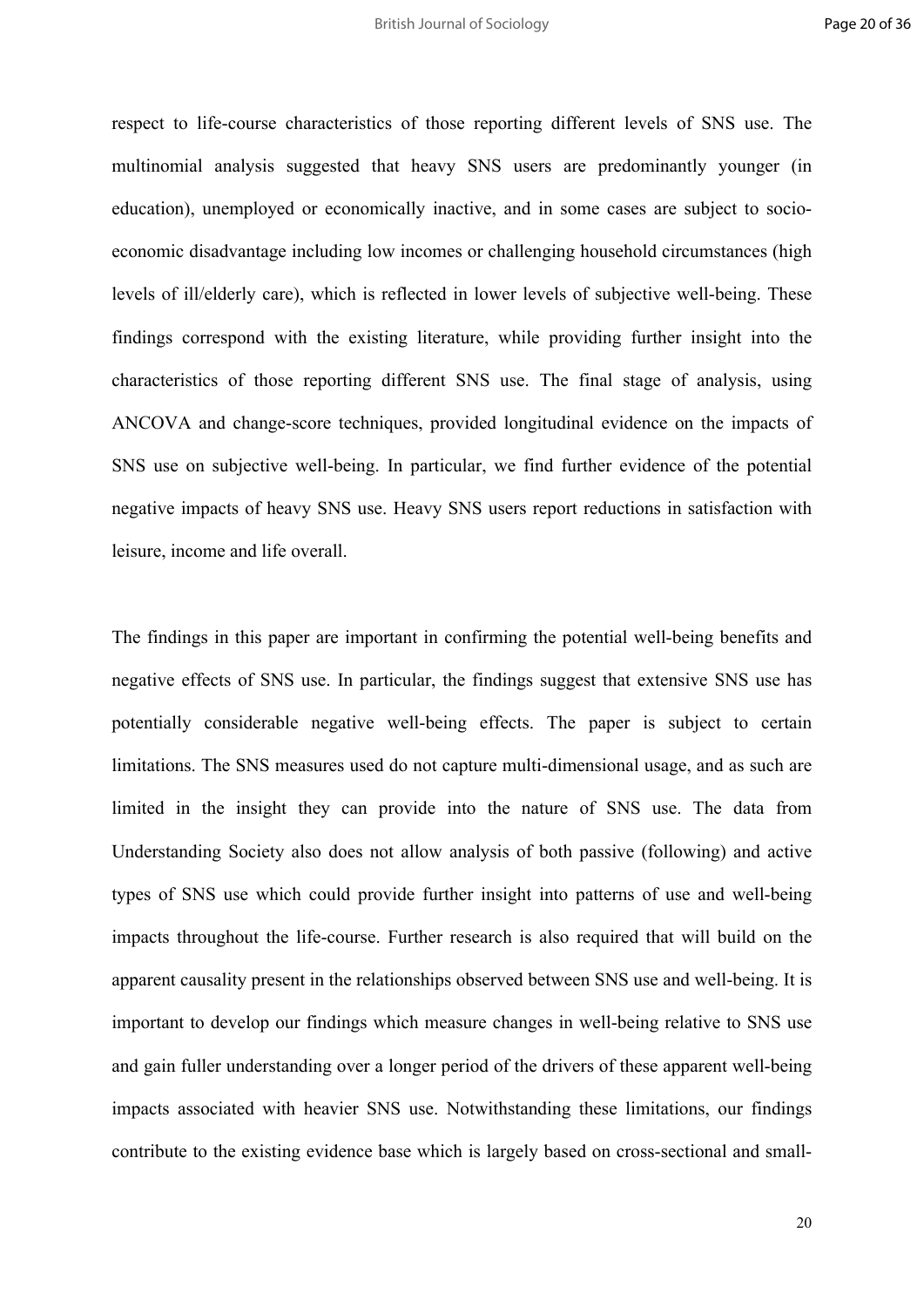scale studies, as we present important insight into the relationship between SNS use and wellbeing using robust data from a large-scale longitudinal survey of the UK, Understanding Society. These findings suggest well-being benefits may be associated with use of SNS, but that heavy users report reductions in subjective well-being.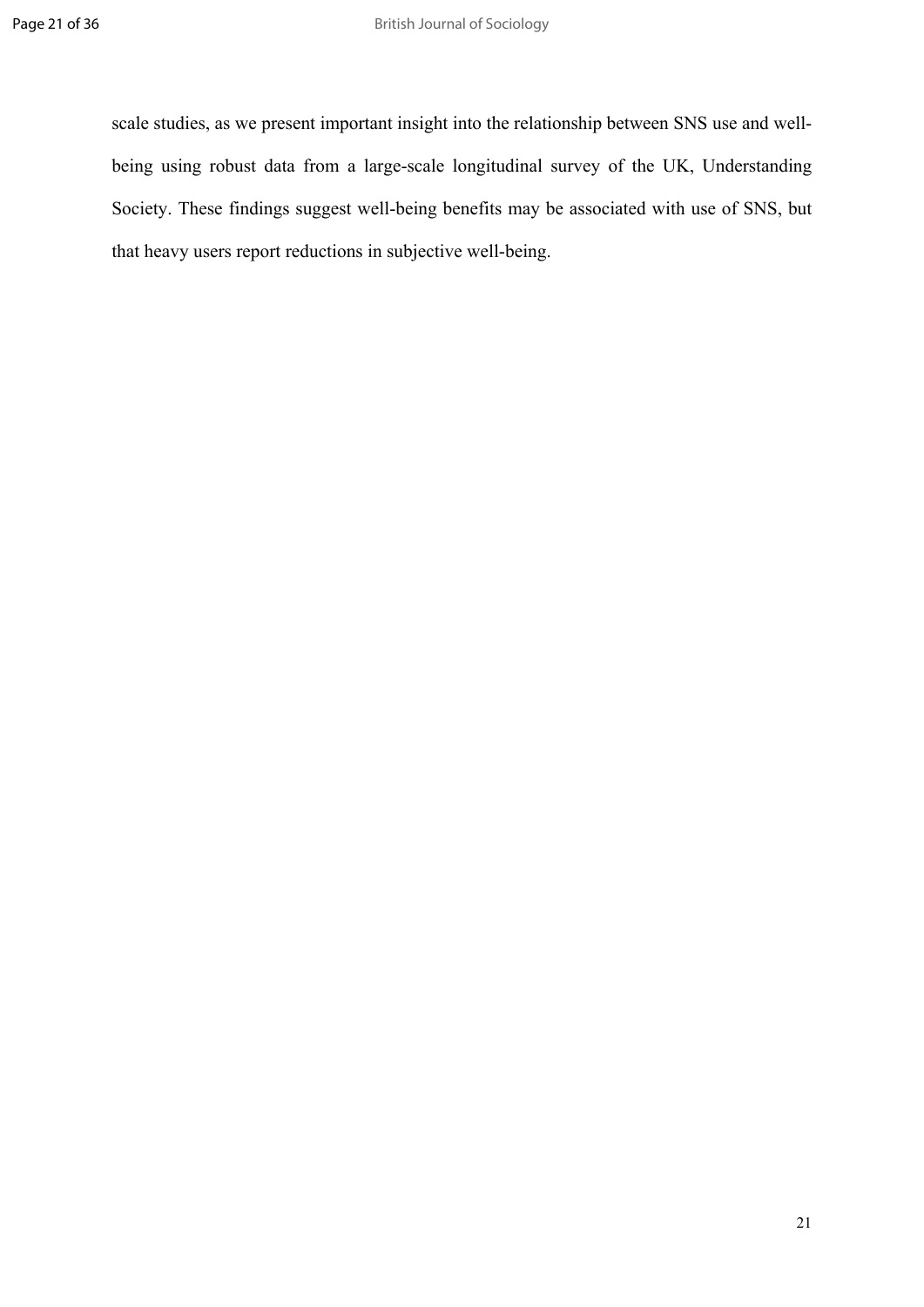#### **References**

- **Arampatzi, E., Burger, M., Novik, N.** 2018. Social Network Sites, Individual Social Capital and Happiness. Journal of Happiness Studies, 19(1): 99-122. doi:10.1007/s10902- 016-9808-z.
- **Berkman, L.F., and Glass, T.** 2000. Social integration, social networks, social support, and health. Social Epidemiology, 1: 137-173.
- **Blanchflower, D.G., and Oswald. A.J.** 2008. Is well-being U-shaped over the life cycle? Social Science and Medicine, 66: 1733-49. doi: 10.1016/j.socscimed.2008.01.030
- **Bourdieu, P.** 1986. The force of law: Toward a sociology of the juridical field. Hastings Law Journal, 38: 805.
- **boyd, D., and E., Ellison, N.B.** 2007. Social network sites: Definition, history, and scholarship. Journal of Computer-Mediated Communication, 13(1): 210-230. doi:10.1111/j.1083-6101.2007.00393.x.
- **Brym, R., Godbout, M., Hoffbauer, A., Menard, G. and Huiquan Zhang, T.** 2014. Social media in the 2011 Egyptian uprising. The British Journal of Sociology, 65(2): 266- 292. doi:10.1111/1468-4446.12080.
- **Buglass, S.L., Binder, J.F., Betts, L.R., and Underwood, J.D.** 2016. When 'friends' collide: Social heterogeneity and user vulnerability on social network sites. Computers in Human Behavior, 54: 62-72. doi:10.1016/j.chb.2015.07.039.
- **Bulger, C.A., Matthews, R.A., and Hoffman, M.E.** 2007. Work and personal life boundary management: boundary strength, work/personal life balance, and the segmentationintegration continuum. Journal of Occupational Health Psychology, 12(4): 365. doi:10.1037/1076-8998.12.4.365.
- **Burton, J., Laurie, H., and Lynn, P.** 2011. Appendix: Understanding Society Design Overview. Understanding Society.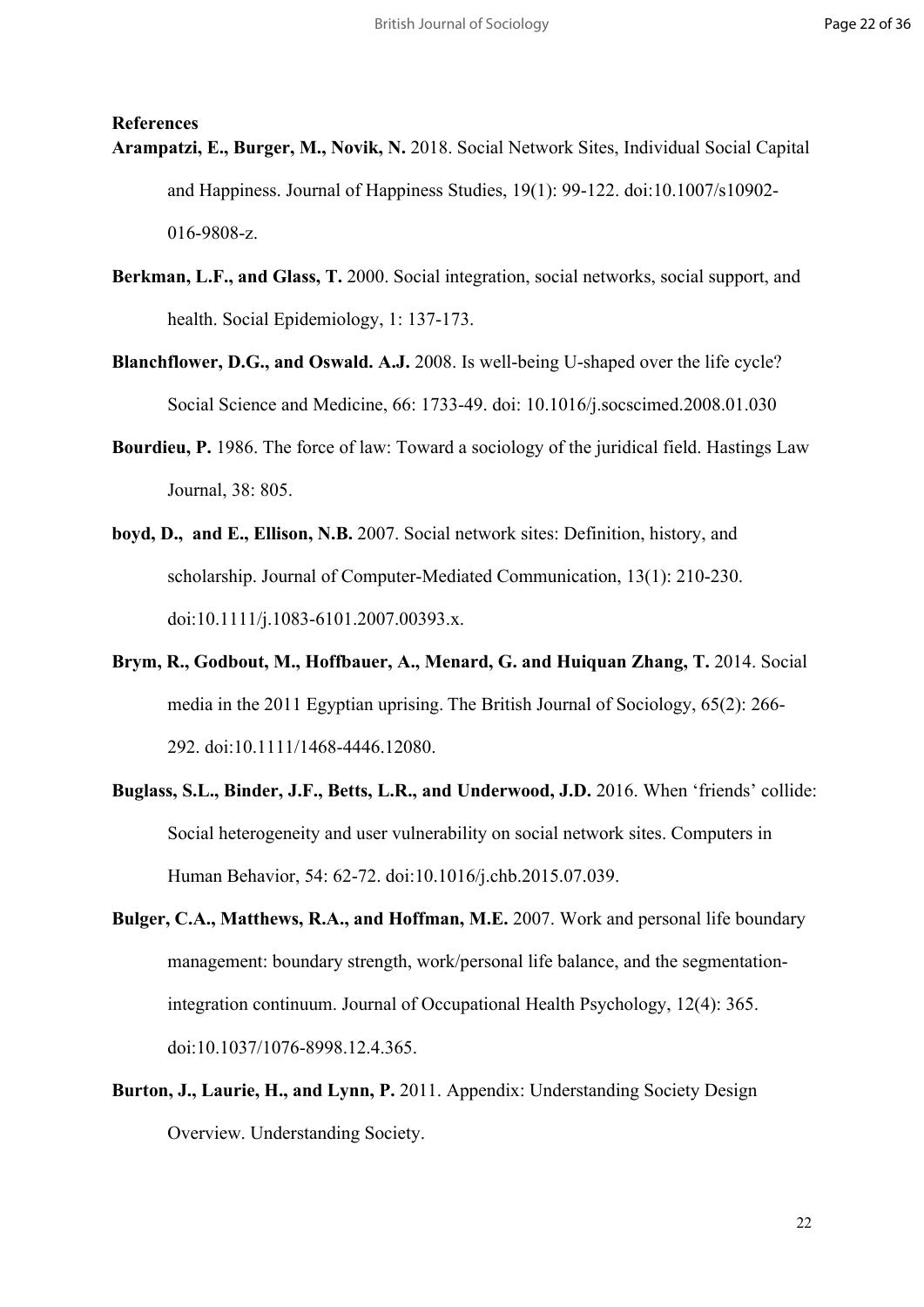- **Chesley, N., and Johnson, B.E.** 2014. Information and Communication Technology Use and Social Connectedness over the Life Course. Sociology Compass, 8(6): 589-602. doi:10.1111/soc4.12170.
- **Chesley, N., and Johnson, B.E.** 2015. Technology Use and the New Economy: Work Extension, Network Connectivity, and Employee Distress and Productivity. In Work and Family in the New Economy. Emerald Group Publishing Limited, 61-99.
- **Couldry, N., Fotopoulou, A. and Dickens, D.** 2016. Real social analytics: A contribution towards a phenomenology of a digital world. The British Journal of Sociology, 67(1): 118-137. doi:10.1111/1468-4446.12183.
- **Davidson, J., and Martellozzo, E.** 2013. Exploring young people's use of social networking sites and digital media in the internet safety context: a comparison of the UK and Bahrain. Information, Communication and Society, 16(9): 1456-1476. doi:10.1080/1369118X.2012.701655.
- **Diener, E., and Tay, L.** 2015. Subjective well-being and human welfare around the world as reflected in the Gallup World Poll. International Journal of Psychology, 50(2): 135- 149. doi:10.1002/ijop.12136.
- **Dolan, P., Peasgood, T., and White, M.** 2008. Do We Really Know What Makes Us Happy? A Review Of The Economic Literature On The Factors Associated With Subjective Wellbeing. Journal of Economic Psychology, 29(1): 94-122. doi:10.1002/ijop.12136.
- **Elder, G.** 1995. The Life Course Paradigm: Social Change and Individual Development. In Moen, P., Elder G and Luscher, K., Examining Lives in Context: Perspectives on the Ecology of Human Development, 101-39. Washington, DC: American Psychological Association.
- **Ellison, N.B., Steinfield, C., and Lampe, C.** 2007. The benefits of Facebook "friends:" Social capital and college students' use of online social network sites. Journal of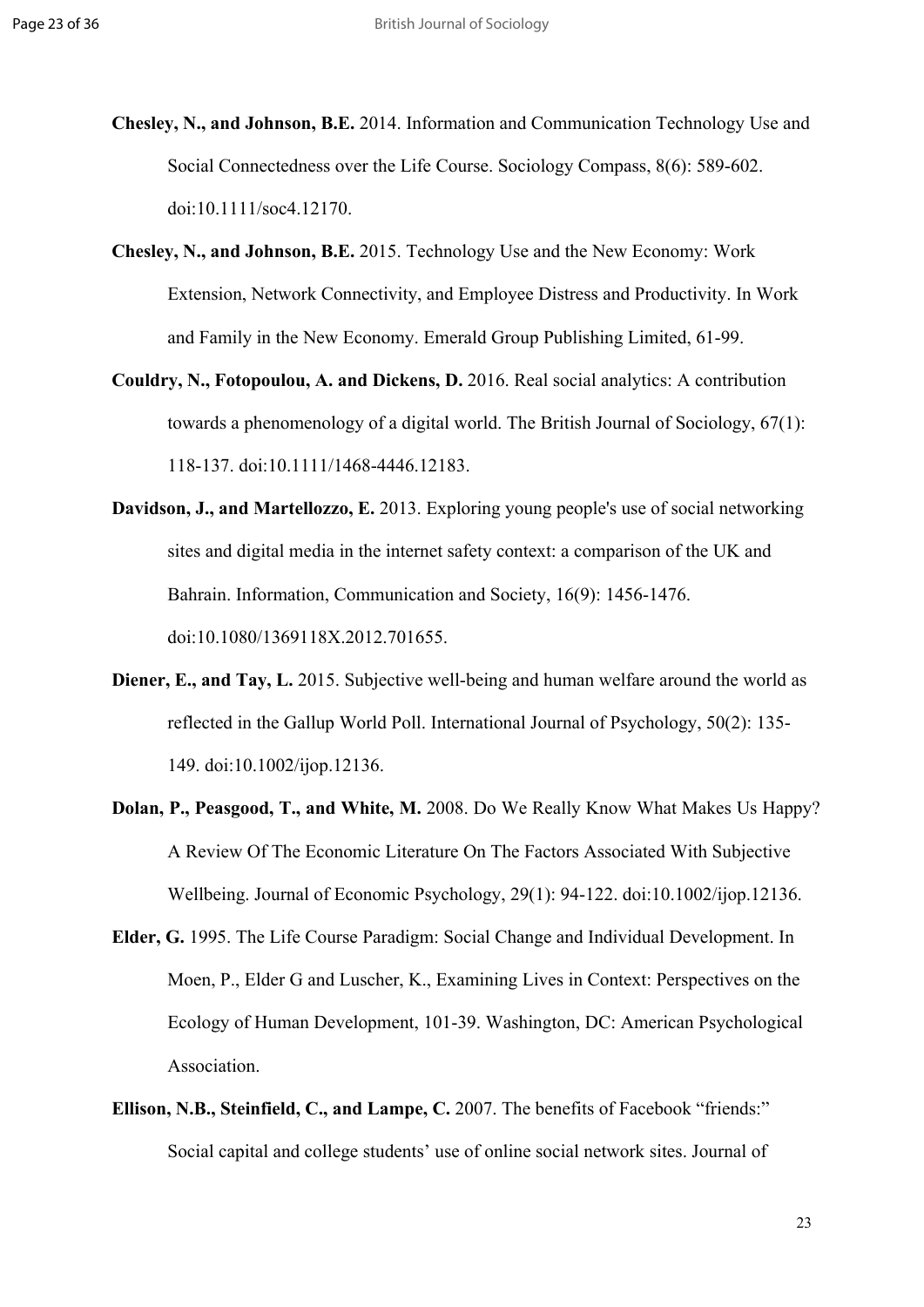Computer-Mediated Communication, 12(4): 1143-1168. doi: 10.1111/j.1083- 6101.2007.00367.x.

- **Ellison, N.B., Vitak, J., Gray, R., and Lampe, C.** 2014. Cultivating social resources on social network sites: Facebook relationship maintenance behaviors and their role in social capital processes. Journal of Computer-Mediated Communication, 19(4): 855- 870. doi:10.1111/jcc4.12078.
- **Fortunati, L. and Taipale, S.** 2014. The advanced use of mobile phones in five European countries. The British Journal of Sociology, 65(2): 317-337. doi:10.1111/1468- 4446.12075.
- **Frey, B.S., Benesch, C., Stutzer, A.** 2007. Does watching TV make us happy? Journal of Economic Psychology, 28(3): 283-313. doi:10.1016/j.joep.2007.02.001.
- **Gerlitz, C. and Helmond, A.** 2015. The Like Economy: Social Buttons and the Data-Intensive Web. New Media and Society, 15(8): 1348-65. doi:10.1177/1461444812472322.
- **Hislop, D., and Axtell, C.** 2009. To infinity and beyond?: workspace and the multi-location worker. New Technology, Work and Employment, 24(1): 60-75. doi:10.1111/j.1468- 005X.2008.00218.x.
- **Howley, P., and Boyce, C.** 2017. Not for everyone: Personality, mental health, and the use of online social networks. University of York: Health, Econometrics and Data Group, Working Paper 17/01.
- **Hutto, C. J., Bell, C., Farmer, S., Fausset, C., Harley, L., Nguyen, J., and Fain, B.** 2015. Social media gerontology: Understanding social media usage among older adults. In Web Intelligence, 13(1): 69-87. IOS Press. doi:10.3233/WEB-150310.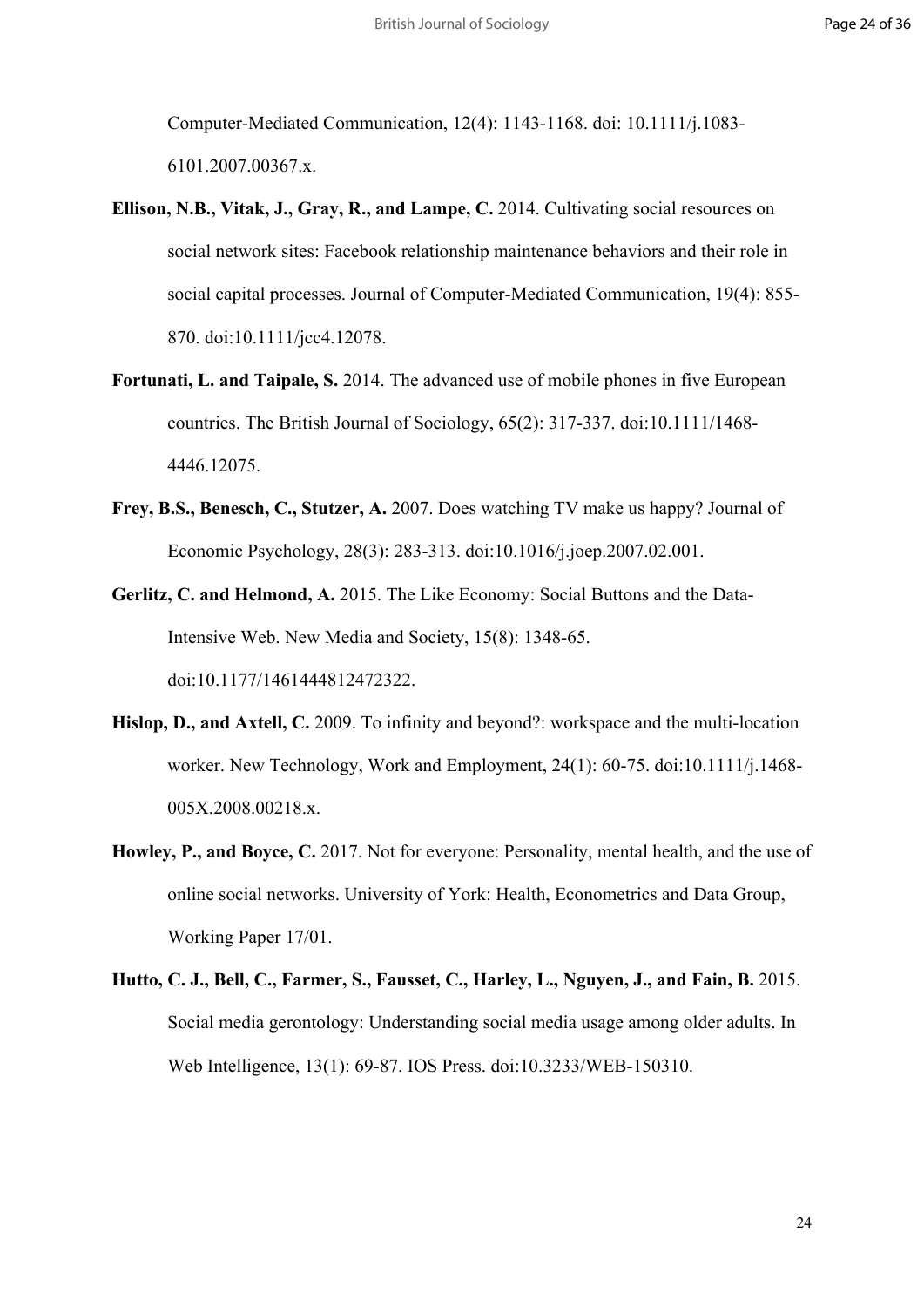- **Joinson, A.N.** 2008. Looking at, looking up or keeping up with people?: motives and use of facebook. In Proceedings of the SIGCHI conference on Human Factors in Computing Systems (pp. 1027-1036). ACM. doi:10.1145/1357054.1357213.
- **Kahneman, D., Krueger, A.B., Schkade, D., Schwarz, N., and Stone, A.A.** 2006. Would you be happier if you were richer? A focusing illusion. Science, 312(5782): 1908-10. doi:10.1126/science.1129688.
- **Kalpidou, M., Costin, D., and Morris, J.** 2011. The relationship between Facebook and the well-being of undergraduate college students. CyberPsychology, Behavior, and Social Networking, 14(4): 183-189. doi:10.1089/cyber.2010.0061.
- **Khalaila, R. and Vitman-Schorr, A. 2018.** Internet use, social networks, loneliness, and quality of life among adults aged 50 and older: mediating and moderating effects. Quality of Life Research, 1-11. doi:10.1007/s11136-017-1749-4.
- **Knabe, A, Rätzel, S., Schöb, R., and Weimann, J.** 2010. Dissatisfied with Life but having a Good Day: Time-use and well-being of the Unemployed. The Economic Journal, 120: 867-889. doi:10.1111/j.1468-0297.2009.02347.x.
- **Kross, E., Verduyn, P., Demiralp, E., Park, J., Lee, D. S., Lin, N., and Ybarra, O.** 2013. Facebook use predicts declines in subjective well-being in young adults. PloS one, 8(8): e69841. doi:10.1371/journal.pone.0069841.
- **Krueger, A., and Mueller, A.** 2012. Time Use, Emotional Well-Being, and Unemployment: Evidence from Longitudinal Data. The American Economic Review, 102(3): 594-99. doi:10.1257/aer.102.3.594.
- **Kuss, D.J., and Griffiths, M.D.** 2011. Online social networking and addiction—a review of the psychological literature. International Journal of Environmental Research and Public Health, 8(9): 3528-3552. doi:10.3390/ijerph8093528.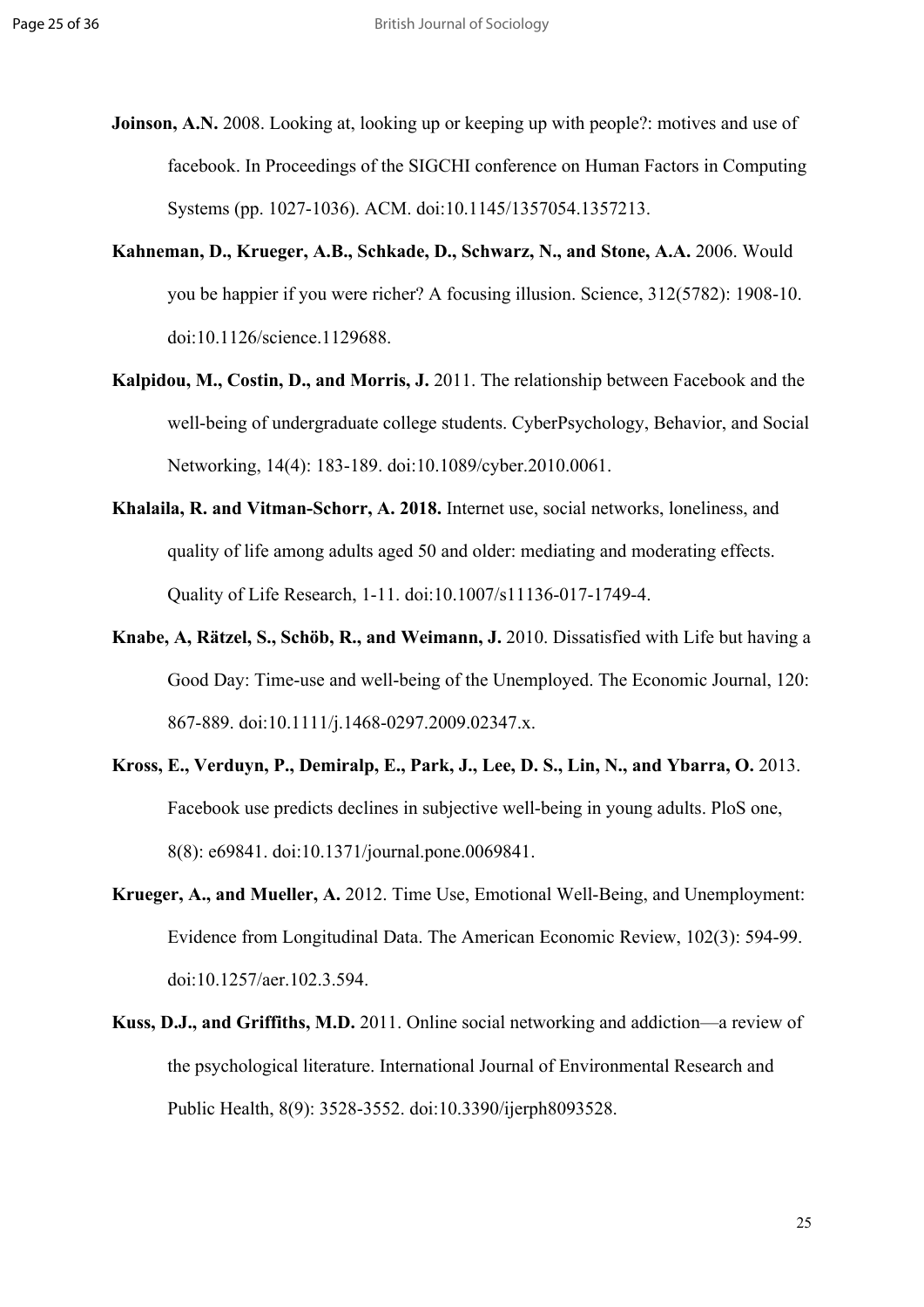**Lowry, D., and Moskos, M.** 2008. 12 Mobile phones, spillover and the 'work–life balance'. Mobility and Technology in the Workplace. Oxford: Routledge, 167-179.

- **Magsamen-Conrad, K., and Greene, K.** 2014. Technology addiction's contribution to mental well-being: The positive effect of online social capital. Computers in Human Behavior, 40: 23-30. doi:10.1016/j.chb.2014.07.014.
- **Martin, M., and Westerhof, G.** 2003. Do you have to have them or should you believe you have them? Resources, their appraisal, and well-being in adulthood. Journal of Adult Development, 10: 99-112. doi:10.1023/A:1022439915499.
- **McAndrew, F.T., and Jeong, H.S.** 2012. Who does what on Facebook? Age, sex, and relationship status as predictors of Facebook use. Computers in Human Behavior, 28(6): 2359-2365. doi:10.1016/j.chb.2012.07.007.
- **Muise, A., Christofides, E., and Desmarais, S.** 2009. More information than you ever wanted: Does Facebook bring out the green-eyed monster of jealousy? CyberPsychology and Behavior, 12(4): 441-444. doi:10.1089/cpb.2008.0263.
- **Ofcom** 2015. "Adults Media Use and Attitudes Report 2015" Available at: https://www.ofcom.org.uk/\_data/assets/pdf\_file/0014/82112/2015\_adults\_media\_use and attitudes report.pdf Accessed on: 18/05/2017.
- **Ofcom** 2016. "Adults Media Use and Attitudes Report 2016" Available at: https://www.ofcom.org.uk/\_data/assets/pdf\_file/0026/80828/2016-adults-media-useand-attitudes.pdf Accessed on: 18/05/2017.
- **Oh, H.J., Ozkaya, E., and LaRose, R.** 2014. How does online social networking enhance life satisfaction? The relationships among online supportive interaction, affect, perceived social support, sense of community, and life satisfaction. Computers in Human Behavior, 30: 69-78. doi:10.1016/j.chb.2013.07.053.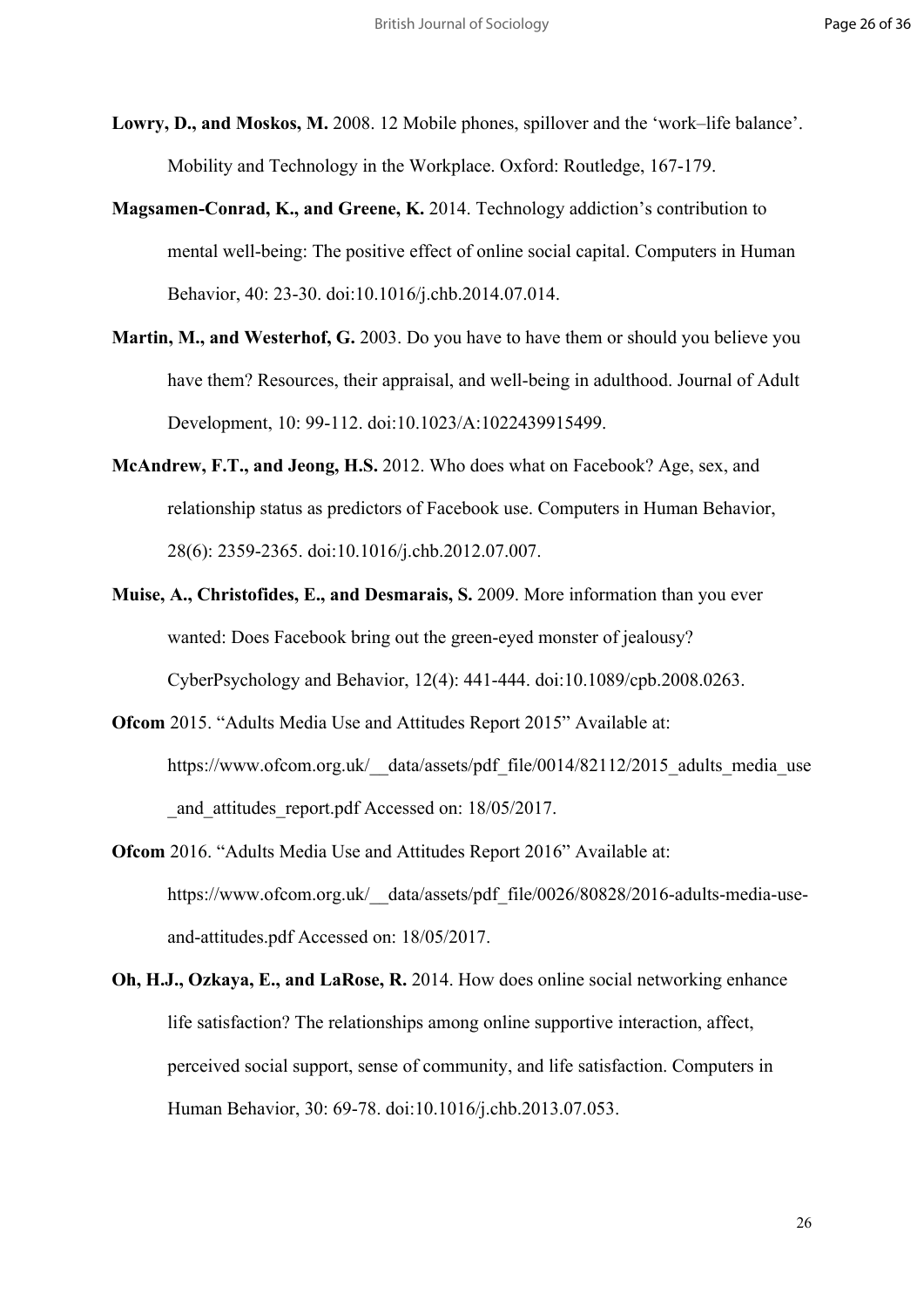- **Ozimek, P., and Bierhoff, H.W.** 2016. Facebook use depending on age: The influence of social comparisons. Computers in Human Behavior, 61: 271-279. doi:10.1016/j.chb.2016.03.034.
- **Papacharissi, Z., and Mendelson, A.** 2011. Toward a new(er) sociability: Uses, gratifications and social capital on Facebook. In S. Papathanassopoulos (Ed.), Media perspectives for the 21st century. New York: Routledge, 212-230.
- Park, N., Kee, K. F., and Valenzuela, S. 2009. Being immersed in social networking environment: Facebook groups, uses and gratifications, and social outcomes. CyberPsychology & Behavior, 12(6): 729-733. doi: 10.1089/cpb.2009.0003.
- Pavot, W., and Diener, E. 2013. Happiness Experienced: the Science of Subjective Wellbeing. In David, S., Boniwell, I., and Conley Ayers, A. (eds.), The Oxford Handbook of Happiness. Oxford: Oxford University Press, 134-154.
- **Pew Research** 2014 "Six new facts about Facebook" Available at: http://www.pewresearch.org/fact-tank/2014/02/03/6-new-facts-about-facebook/ Accessed: 18/05/2017.
- **Pew Research** 2015 "Social Media Usage 2005 2015" Available at: http://www.pewinternet.org/2015/10/08/social-networking-usage-2005-2015/ Accessed on: 20/05/2017.
- **Pheil, U., Arjan, R. and Zaphiris, P.** 2009. Age differences in online social networking A study of user profiles and the social capital divide among teenagers and older users in MySpace. Computers in Human Behavior, 25(3): 643-654. doi:10.1016/j.chb.2008.08.015.
- **Plagnol, A. C. 2011.** Financial Satisfaction over the Life Course: The Influence of Assets and Liabilities. Journal of Economic Psychology 32(1): 45-64. doi:10.1016/j.joep.2010.10.006.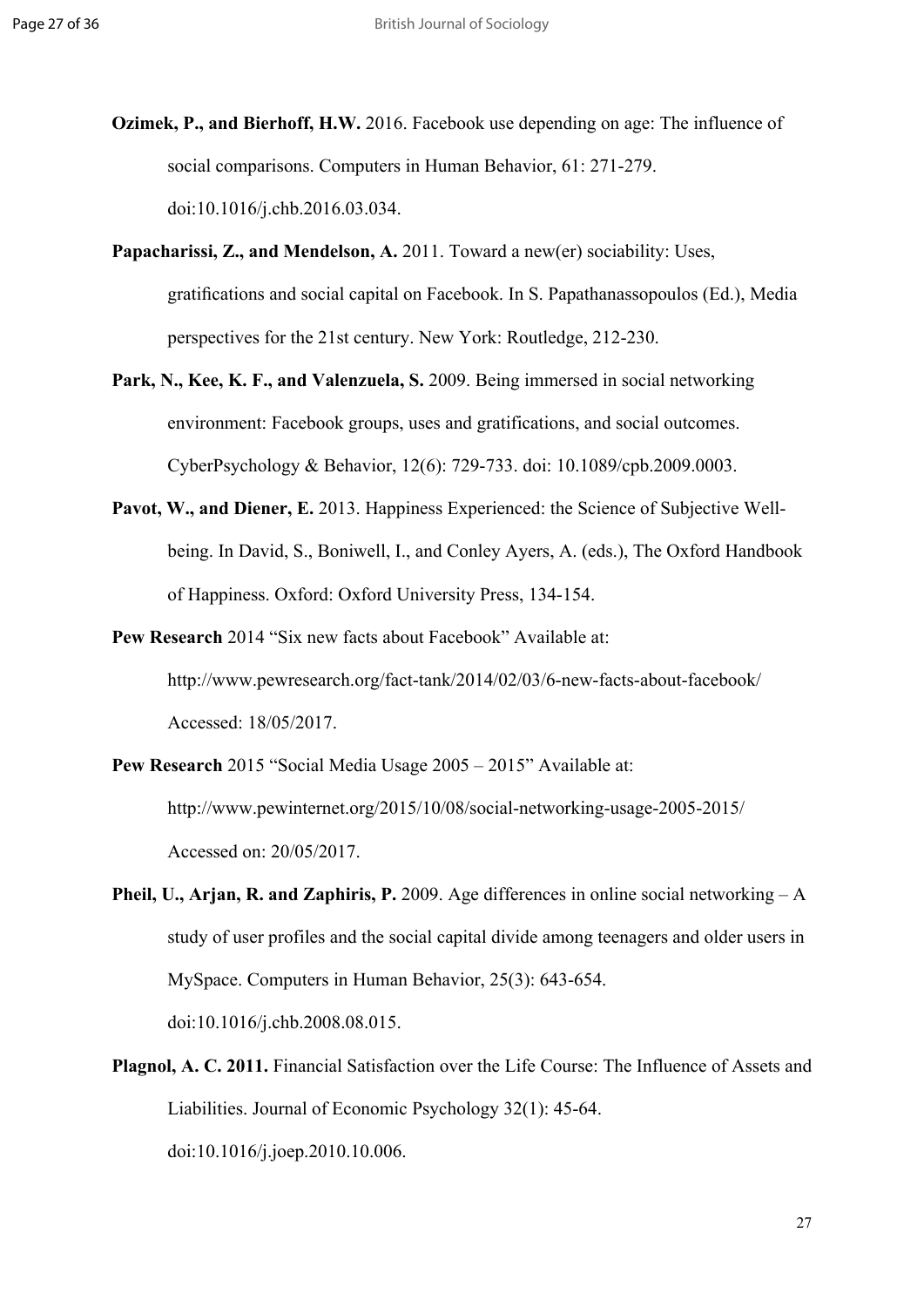- **Portela, M., Neira, I., and del Mar Salinas-Jiménez, M.** 2013. Social capital and subjective wellbeing in Europe: A new approach on social capital. Social Indicators Research, 114(2): 493-511. doi:10.1007/s11205-012-0158-x.
- **Powdthavee, N. and Van Den Berg, B.** 2011. Putting different price tags on the same health condition: Re-evaluating the well-being valuation approach. Journal of Health Economics, 30(5): 1032-1043. doi:10.1016/j.jhealeco.2011.06.001.
- **Putnam, R.** 2000. Bowling alone: The collapse and revival of American community. New York: Simon & Schuster.
- **Putnam, R.** 2001. Social capital: Measurement and consequences. Canadian Journal of Policy Research, 2(1): 41-51.
- **Rae, J.R., and Lonborg, S.D.** 2015. Do motivations for using Facebook moderate the association between Facebook use and psychological well-being? Frontiers in Psychology, 6(771): 1–9. doi:10.3389/fpsyg.2015.00771.
- **Ryan, T., and Xenos, S.** 2011. Who uses Facebook? An investigation into the relationship between the Big Five, shyness, narcissism, loneliness, and Facebook usage. Computers in Human Behavior, 27(5): 1658-1664. doi:10.1016/j.chb.2011.02.004.
- **Satici, S. A., and Uysal, R.** 2015. Well-being and problematic Facebook use. Computers in Human Behavior, 49: 185-190. doi:10.1016/j.chb.2015.03.005.
- **Statista** 2017. "Global Social Networks" Available at: [https://www.statista.com/statistics/272014/global-social-networks-ranked-by-number](https://www.statista.com/statistics/272014/global-social-networks-ranked-by-number-of-users/)[of-users/](https://www.statista.com/statistics/272014/global-social-networks-ranked-by-number-of-users/) Accessed on: 18/05/2017.
- **Steinfield, C., Ellison, N.B., and Lampe, C.** 2008. Social capital, self-esteem, and use of online social network sites: A longitudinal analysis. Journal of Applied Developmental Psychology, 29(6): 434-445. doi:10.1016/j.appdev.2008.07.002.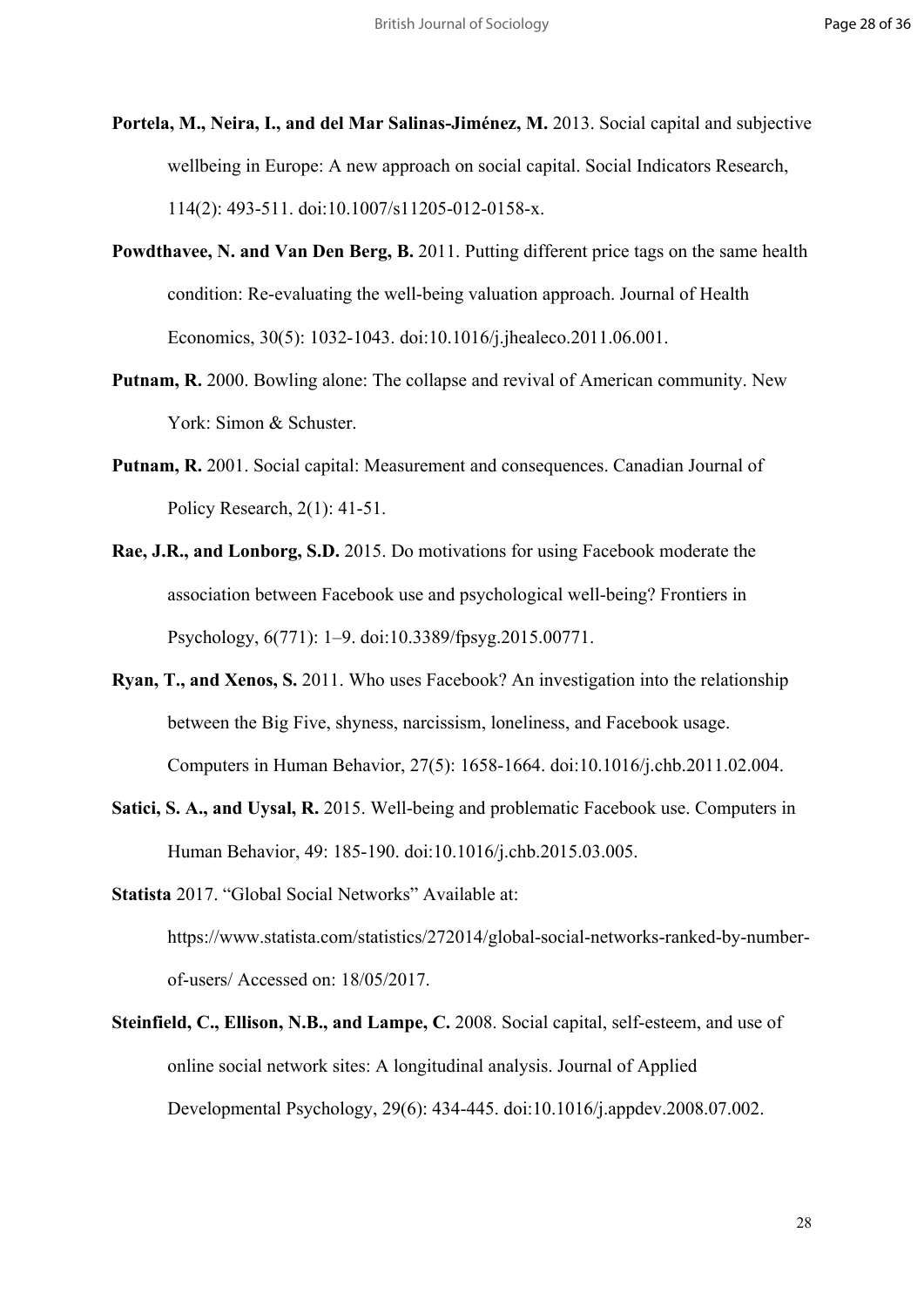- **Tennant, R., Hiller, L., Fishwick, R., Platt, S., Joseph, S., Weich, S., and Stewart-Brown, S.** 2007. The Warwick-Edinburgh mental well-being scale (WEMWBS): development and UK validation. Health and Quality of Life Outcomes, 5(1): 63. doi:10.1186/1477- 7525-5-63.
- **Topoel, V.** 2013. Ageing, Leisure, and Social Connectedness: How could Leisure Help Reduce Social Isolation of Older People? Social Indicators Research, 113(1): 355-372. doi:10.1007/s11205-012-0097-6.
- **University of Essex. Institute for Social and Economic Research**, NatCen Social Research and Kantar Public, Understanding Society: Waves 1-6, 2009-2015. 8th Edition. Colchester, Essex: UK Data Archive, November 2016. SN: 6614, doi:10.5255/UKDA-SN-6614-9.
- **Valenzuela, S., Park, N., and Kee, K.F.** 2009. Is there social capital in a social network site?: Facebook use and college students' life satisfaction, trust, and participation1. Journal of Computer-Mediated Communication, 14(4): 875-901. doi:10.1111/j.1083- 6101.2009.01474.x.
- **Verduyn, P., Ybarra, O., Résibois, M., Jonides, J. and Kross, E.** 2017. Do Social Network Sites Enhance or Undermine Subjective Well-Being? A Critical Review. Social Issues and Policy Review, 11(1), 274-302. doi:10.1111/sipr.12033.
- **Vitak, J.** 2012. The impact of context collapse and privacy on social network site disclosures. Journal of Broadcasting and Electronic Media, 56(4): 451-470. doi:10.1080/08838151.2012.732140.
- **We Are Social** 2015. "Digital, Social and Mobile Worldwide" Available at: http://wearesocial.com/uk/special-reports/digital-social-mobile-worldwide-2015 Accessed on: 20/08/2016.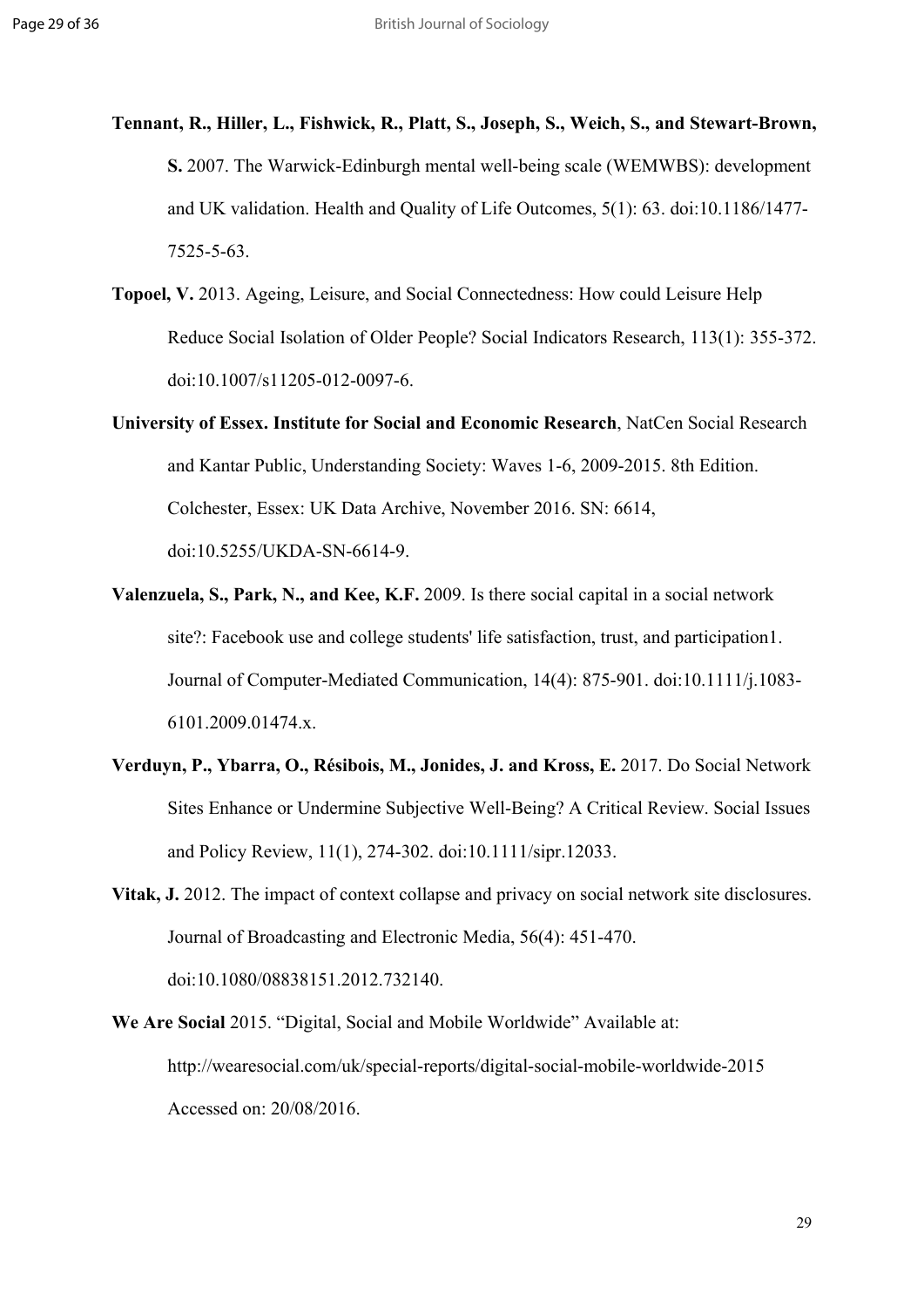- **Wheatley, D.** 2017a. Autonomy in Paid Work and Employee Subjective Well-being. Work and Occupations, 44(3): 296-328. doi: 10.1177/0730888417697232.
- **Wheatley, D.** 2017b. Employee satisfaction and patterns in availability and use of flexible working arrangements. Work, Employment and Society, 31(4): 567-585. doi: 10.1177/0950017016631447.
- **Wilcox, K., and Stephen, A.T.** 2013. Are close friends the enemy? Online social networks, self-esteem, and self-control. Journal of Consumer Research, 40(1): 90-103. doi: 10.1086/668794.
- **Wilson, R.E., Gosling, S.D., and Graham, L.T.** 2012. A review of Facebook research in the social sciences. Perspectives on Psychological Science, 7(3): 203-220.
- **Worth, N., and Hardill, I.** 2015. Introduction. In Worth, N. and Hardill, I. (eds.) Researching the Lifecourse: Critical Reflections from the Social Sciences. Bristol, UK: Policy Press, 43-61.
- **Yoo, J.H., and Jeong, E.J.** 2017. Psychosocial effects of SNS use: A longitudinal study focused on the moderation effect of social capital. Computers in Human Behavior, 69: 108-119. doi: 10.1016/j.chb.2016.12.011.
- **Yu, R.P., Mccammon, R.J., Ellison, N.B. and Langa, K.M.** 2016a. The relationships that matter: social network site use and social wellbeing among older adults in the United States of America. Ageing & Society, 36(9), 1826-1852. doi: 10.1017/S0144686X15000677.

**Yu, R.P., Ellison, N.B., Mccammon, R.J. and Langa, K.M.** 2016b. Mapping the two levels of digital divide: Internet access and social network site adoption among older adults in the USA. Information, Communication & Society, 19(10): 1445-1464. doi: 10.1080/1369118X.2015.1109695.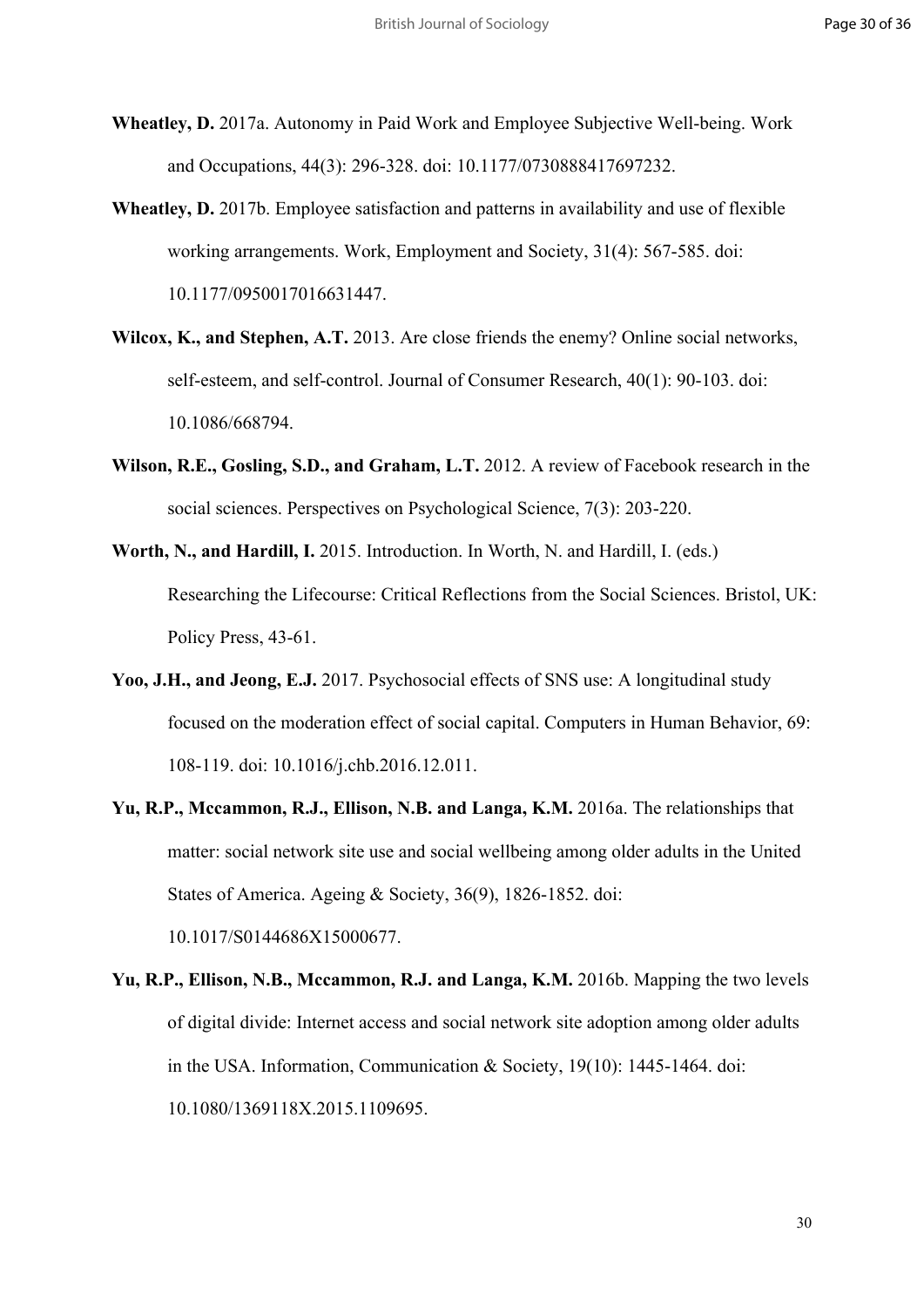|                                                            | Panel ordinal probit regression models |                   |             |                                 |             |                             |             |              |  |  |  |
|------------------------------------------------------------|----------------------------------------|-------------------|-------------|---------------------------------|-------------|-----------------------------|-------------|--------------|--|--|--|
|                                                            |                                        | Models 1-4: Age   |             |                                 |             | Models 5-8: Economic Status |             |              |  |  |  |
|                                                            |                                        | Satisfaction with |             |                                 |             | Satisfaction with           |             |              |  |  |  |
|                                                            | Leisure                                | Health            | Income      | Life overall                    | Leisure     | Health                      | Income      | Life overall |  |  |  |
| Economic status: reference is inactive                     |                                        |                   |             |                                 |             |                             |             |              |  |  |  |
| Employed                                                   |                                        |                   |             | $\overline{\phantom{0}}$        | $0.176***$  | $0.256***$                  | $0.163***$  | $0.203***$   |  |  |  |
| Self-employed                                              |                                        |                   |             |                                 | 0.009       | $0.110***$                  | $0.070***$  | $0.110***$   |  |  |  |
| Unemployed                                                 |                                        |                   |             |                                 | $0.080***$  | $0.093***$                  | $-0.266***$ | $-0.102***$  |  |  |  |
| Retired                                                    |                                        |                   |             |                                 | $0.832***$  | $0.290***$                  | $0.603***$  | $0.548***$   |  |  |  |
| Education                                                  |                                        |                   |             | $\hspace{0.1mm}-\hspace{0.1mm}$ | $0.134***$  | $0.387***$                  | $0.247***$  | $0.376***$   |  |  |  |
| Age: reference is 16-24                                    |                                        |                   |             |                                 |             |                             |             |              |  |  |  |
| $25 - 29$                                                  | $-0.081***$                            | $-0.083***$       | $-0.187***$ | $-0.104***$                     |             |                             |             |              |  |  |  |
| 30-39                                                      | $-0.138***$                            | $-0.202$ ***      | $-0.263***$ | $-0.197***$                     |             |                             |             |              |  |  |  |
| 40-49                                                      | $-0.087***$                            | $-0.274***$       | $-0.278***$ | $-0.290***$                     |             |                             |             |              |  |  |  |
| 50-59                                                      | $0.048**$                              | $-0.300***$       | $-0.189***$ | $-0.250***$                     |             |                             |             |              |  |  |  |
| 60-69                                                      | $0.529***$                             | $-0.106***$       | $0.210***$  | $0.103***$                      |             |                             |             |              |  |  |  |
| 70 or over                                                 | $0.733***$                             | $-0.079***$       | $0.433***$  | $0.296***$                      |             |                             |             |              |  |  |  |
| Gender (female)                                            | $-0.060***$                            | $0.006***$        | $0.087***$  | $0.081***$                      | $-0.078***$ | 0.000                       | $0.061***$  | $0.066***$   |  |  |  |
| Highest level of education: reference is no qualifications |                                        |                   |             |                                 |             |                             |             |              |  |  |  |
| Degree or equivalent                                       | $0.168***$                             | $0.188***$        | $0.208***$  | $0.121***$                      | $0.121***$  | $0.172***$                  | $0.161***$  | $0.085***$   |  |  |  |
| Further education ('A' level)                              | $0.077***$                             | $0.086***$        | $0.074***$  | $0.058***$                      | $0.048***$  | $0.077***$                  | $0.039*$    | $0.029*$     |  |  |  |
| Intermediate education (GCSE)                              | $0.056***$                             | $0.065***$        | $0.047***$  | $0.038***$                      | $0.036***$  | $0.056***$                  | 0.021       | 0.016        |  |  |  |
| Marital status: reference is unmarried                     |                                        |                   |             |                                 |             |                             |             |              |  |  |  |
| Married or civil partnership                               | $0.019*$                               | $-0.082***$       | $-0.149***$ | $-0.242***$                     | 0.002       | $-0.017$                    | $-0.101***$ | $-0.182***$  |  |  |  |
| Divorced or separated                                      | $-0.080***$                            | $-0.171***$       | $-0.327***$ | $-0.319***$                     | $-0.053***$ | $-0.180***$                 | $-0.309***$ | $-0.318***$  |  |  |  |
| Widowed                                                    | $0.102***$                             | $-0.063***$       | $-0.081***$ | $-0.157***$                     | $0.124***$  | $-0.057***$                 | $-0.025$    | $-0.116***$  |  |  |  |
| Monthly personal income $(\text{\pounds},000s)$            | $-0.010***$                            | $0.013***$        | $0.092***$  | $0.028***$                      | $-0.002$    | $0.010***$                  | $0.090***$  | $0.027***$   |  |  |  |
| Working hours (per week)                                   | $-0.005***$                            | $0.004***$        | $0.003***$  | $0.003***$                      | $-0.007***$ | 0.000                       | 0.000       | 0.000        |  |  |  |
| Overtime hours (per week)                                  | $-0.014***$                            | $0.002*$          | $0.002***$  | $-0.002*$                       | $-0.015***$ | 0.001                       | $0.002*$    | $-0.002**$   |  |  |  |
| Care (ill/elderly) hours per week: reference is zero       |                                        |                   |             |                                 |             |                             |             |              |  |  |  |
| $1 - 4$                                                    | $-0.017$                               | $0.035**$         | 0.008       | 0.010                           | $-0.008$    | 0.019                       | 0.005       | $-0.003$     |  |  |  |
| $5-9$                                                      | $-0.066***$                            | $-0.020**$        | $-0.053***$ | $-0.028$                        | $-0.060***$ | $-0.037*$                   | $-0.058***$ | $-0.044**$   |  |  |  |
| $10-19$                                                    | $-0.086***$                            | $-0.041$          | $-0.078***$ | $-0.069***$                     | $-0.083***$ | $-0.055**$                  | $-0.083***$ | $-0.083***$  |  |  |  |
| 20-34                                                      | $-0.013$                               | $-0.007$          | $-0.017*$   | $-0.001$                        | $-0.013$    | $-0.011$                    | $-0.019**$  | $-0.005$     |  |  |  |
| 40-49                                                      | $-0.342***$                            | $-0.124***$       | $-0.171***$ | $-0.243***$                     | $-0.339***$ | $-0.123***$                 | $-0.166***$ | $-0.239***$  |  |  |  |
| 50 or more                                                 | $-0.405***$                            | $-0.071***$       | $-0.109***$ | $-0.279***$                     | $-0.394***$ | $-0.049*$                   | $-0.095***$ | $-0.258***$  |  |  |  |
| Hours watching television per day                          | $0.009***$                             | $-0.039***$       | $-0.024***$ | $-0.026***$                     | $0.008***$  | $-0.038***$                 | $-0.020***$ | $-0.023***$  |  |  |  |

Table 1: Panel ordinal probit regression models: subjective well-being and use of SNS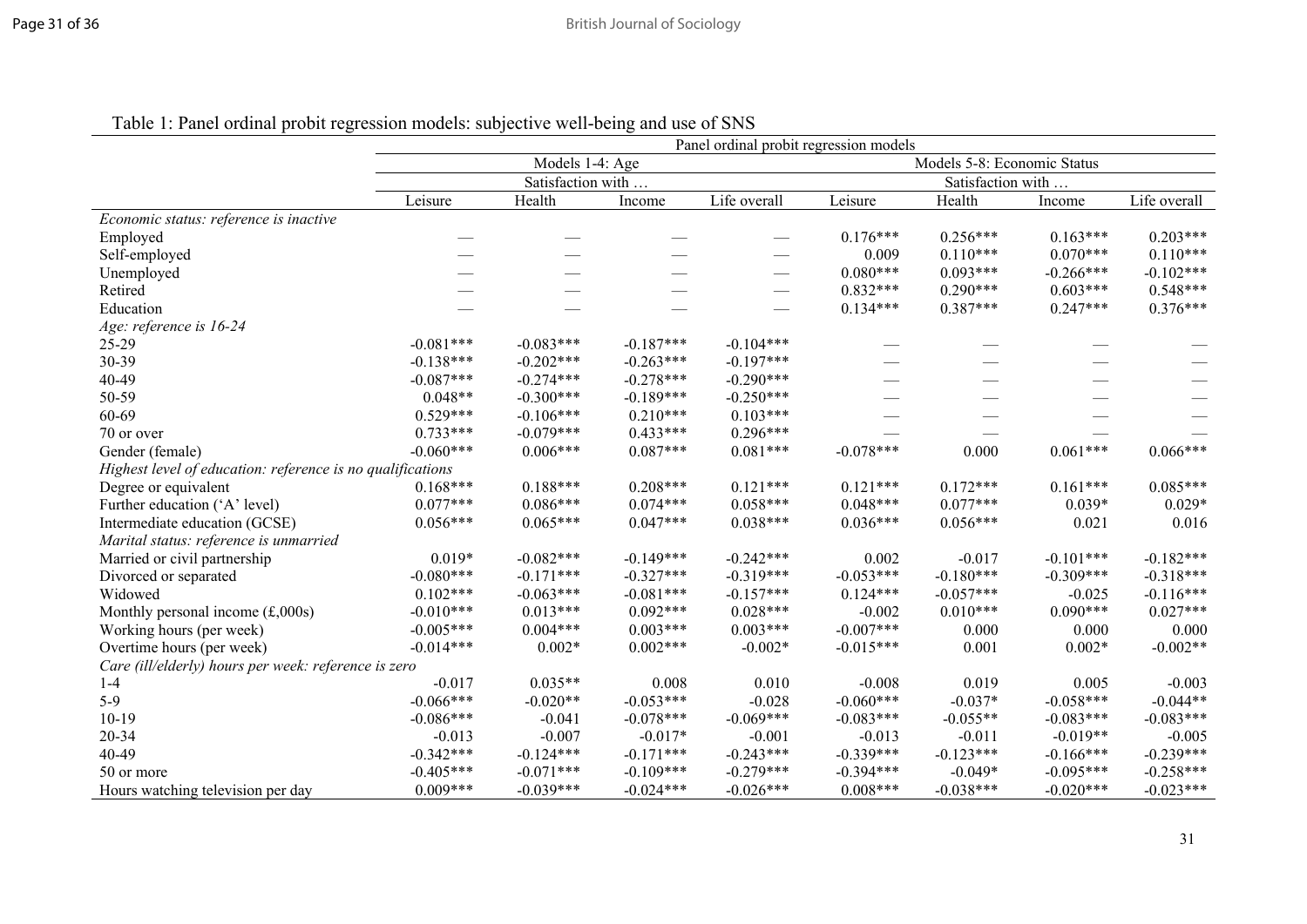| Meal w/ family/friends in last 7 days                                        | $0.123***$   | $0.115***$   | $0.217***$   | $0.148***$   | $0.143***$   | $0.112***$   | $0.244***$   | $0.143***$   |  |
|------------------------------------------------------------------------------|--------------|--------------|--------------|--------------|--------------|--------------|--------------|--------------|--|
| Number of close friends                                                      | $0.007$ ***  | $0.004***$   | $0.005***$   | $0.009***$   | $0.008***$   | $0.004***$   | $0.006***$   | $0.010***$   |  |
| Hours spent on social networking sites daily: reference is no SNS membership |              |              |              |              |              |              |              |              |  |
| Infrequent use (not every day)                                               | $-0.002$     | $0.031**$    | $-0.001$     | 0.021        | $-0.032**$   | $0.040***$   | $-0.025*$    | 0.014        |  |
| Less than one hour                                                           | 0.005        | $0.027***$   | 0.002        | $0.029***$   | $-0.036***$  | $0.050***$   | $-0.022**$   | $0.031***$   |  |
| 1-3 hours                                                                    | 0.004        | $-0.012$     | $-0.035**$   | 0.010        | $-0.035***$  | $0.025*$     | $-0.047***$  | $0.025*$     |  |
| 4 or more hours                                                              | $-0.029$     | $-0.058**$   | $-0.113***$  | $-0.085***$  | $-0.058**$   | $-0.006$     | $-0.094***$  | $-0.047**$   |  |
| Model diagnostics                                                            |              |              |              |              |              |              |              |              |  |
| Pseudo R <sub>2</sub>                                                        | 0.037        | 0.010        | 0.025        | 0.017        | 0.039        | 0.010        | 0.025        | 0.018        |  |
| Log likelihood                                                               | $-125720.00$ | $-124110.50$ | $-126811.00$ | $-109963.10$ | $-125457.90$ | $-124056.50$ | $-126753.80$ | $-109874.30$ |  |
| LR Statistic                                                                 | 9789.33      | 2489.12      | 6494.47      | 3874.03      | 10295.06     | 2575.82      | 6589.10      | 4036.35      |  |
| Prob(LR Statistic)                                                           | 0.000        | 0.000        | 0.000        | 0.000        | 0.000        | 0.000        | 0.000        | 0.000        |  |
| Number of observations                                                       | 71,428       | 71,444       | 71,407       | 71,441       | 71,422       | 71,438       | 71,401       | 71,435       |  |
|                                                                              |              |              |              |              |              |              |              |              |  |

Source: Understanding Society wave 3 (2011-12) and 6 (2014-15)

Notes: \*\*\*p < .001, \*\*p < .005 and \*p < .010.

Missing values for working hours and overtime entered as zero. Other measures of time-use including housework hours and leisure activities (arts, culture, sport) missing from the analysis as not collected in the same survey years as engagement in social networking sites.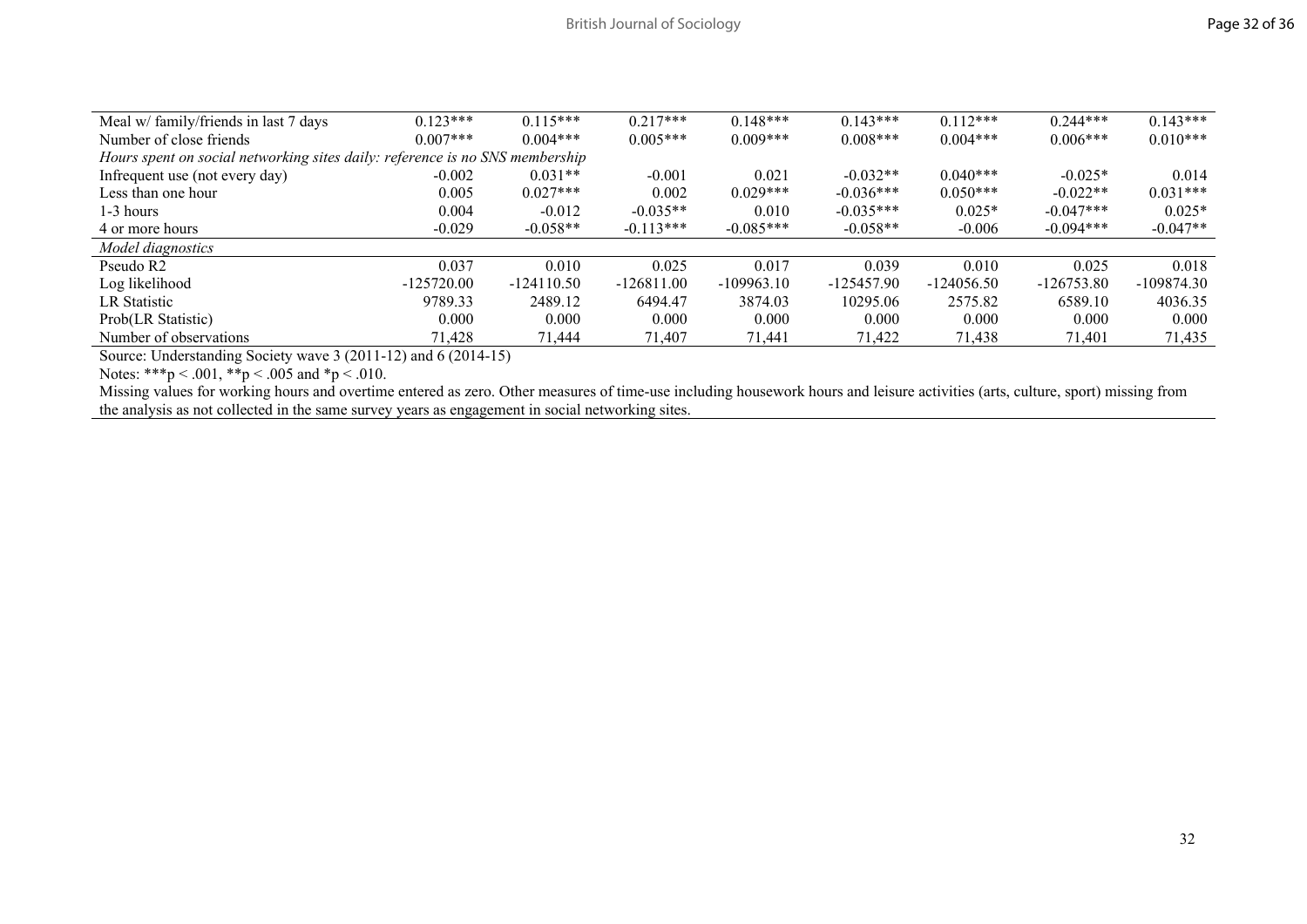| Table 2: Multinomial logistic regression models: Hours spent on SNS daily |  |  |
|---------------------------------------------------------------------------|--|--|
|                                                                           |  |  |

|                                                            | Multinomial logistic regression models: Hours spent on social networking sites daily |                       |             |                    |                                                                |                          |             |                    |  |  |  |
|------------------------------------------------------------|--------------------------------------------------------------------------------------|-----------------------|-------------|--------------------|----------------------------------------------------------------|--------------------------|-------------|--------------------|--|--|--|
|                                                            |                                                                                      |                       |             |                    | Reference category is no time spent on social networking sites |                          |             |                    |  |  |  |
|                                                            |                                                                                      | Model 1: Age          |             |                    |                                                                | Model 2: Economic Status |             |                    |  |  |  |
|                                                            | Infrequent use<br>(not every<br>day)                                                 | Less than one<br>hour | 1-3 hours   | 4 or more<br>hours | Infrequent use<br>(not every<br>day)                           | Less than<br>one hour    | 1-3 hours   | 4 or more<br>hours |  |  |  |
| Constant                                                   | $-1.633***$                                                                          | $0.411***$            | $0.480***$  | $-0.037$           | $-2.569***$                                                    | $-1.181***$              | $-1.692***$ | $-2.763***$        |  |  |  |
| Economic status: reference is inactive                     |                                                                                      |                       |             |                    |                                                                |                          |             |                    |  |  |  |
| Employed                                                   |                                                                                      |                       |             |                    | $-0.054$                                                       | $-0.160***$              | $-0.104*$   | $-0.093$           |  |  |  |
| Self-employed                                              |                                                                                      |                       |             |                    | $0.115***$                                                     | 0.017                    | $0.059**$   | $0.075*$           |  |  |  |
| Unemployed                                                 |                                                                                      |                       |             |                    | $-0.040$                                                       | $-0.123**$               | 0.075       | $0.459***$         |  |  |  |
| Retired                                                    |                                                                                      |                       |             |                    | $-0.87***$                                                     | $-1.447***$              | $-1.979***$ | $-2.360***$        |  |  |  |
| Education                                                  |                                                                                      |                       |             |                    | $0.561***$                                                     | $0.990***$               | $1.431***$  | $1.644***$         |  |  |  |
| Age: reference is 16-24                                    |                                                                                      |                       |             |                    |                                                                |                          |             |                    |  |  |  |
| 25-29                                                      | $-0.018$                                                                             | $-0.443***$           | $-0.750***$ | $-1.223***$        |                                                                |                          |             |                    |  |  |  |
| 30-39                                                      | $-0.493***$                                                                          | $-0.992***$           | $-1.554***$ | $-2.114***$        |                                                                |                          |             |                    |  |  |  |
| 40-49                                                      | $-0.927***$                                                                          | $-1.780***$           | $-2.558***$ | $-3.277***$        |                                                                |                          |             |                    |  |  |  |
| 50-59                                                      | $-1.388***$                                                                          | $-2.339***$           | $-3.353***$ | $-4.195***$        |                                                                |                          |             |                    |  |  |  |
| 60-69                                                      | $-1.744***$                                                                          | $-2.922***$           | $-4.216***$ | $-5.269***$        |                                                                |                          |             |                    |  |  |  |
| 70 or over                                                 | $-2.425***$                                                                          | $-3.966***$           | $-5.364***$ | $-6.629***$        |                                                                |                          |             |                    |  |  |  |
| Gender (female)                                            | 0.028                                                                                | $-0.310***$           | $-0.394***$ | $-0.555***$        | $-0.037$                                                       | $-0.378***$              | $-0.468***$ | $-0.653***$        |  |  |  |
| Highest level of education: reference is no qualifications |                                                                                      |                       |             |                    |                                                                |                          |             |                    |  |  |  |
| Degree or equivalent                                       | $1.153***$                                                                           | $1.081***$            | $0.556***$  | $0.201*$           | $1.328***$                                                     | $1.364***$               | $0.940***$  | $0.640***$         |  |  |  |
| Further education ('A' level)                              | $0.841***$                                                                           | $0.856***$            | $0.605***$  | $0.236**$          | $1.015***$                                                     | $1.160***$               | $1.034***$  | $0.787***$         |  |  |  |
| Intermediate education (GCSE)                              | $0.726***$                                                                           | $0.667***$            | $0.429***$  | $0.389***$         | $0.839***$                                                     | $0.853***$               | $0.690***$  | $0.722***$         |  |  |  |
| Marital status: reference is unmarried                     |                                                                                      |                       |             |                    |                                                                |                          |             |                    |  |  |  |
| Married or civil partnership                               | $-0.081**$                                                                           | $-0.029$              | $-0.210***$ | $-0.365***$        | $-0.451***$                                                    | $-0.644***$              | $-1.115***$ | $-1.538***$        |  |  |  |
| Divorced or separated                                      | $0.174***$                                                                           | $0.174***$            | 0.085       | 0.118              | $-0.281***$                                                    | $-0.614***$              | $-1.074***$ | $-1.355***$        |  |  |  |
| Widowed                                                    | $-0.328***$                                                                          | $-0.217***$           | $-0.199*$   | $-0.464*$          | $-0.957***$                                                    | $-1.262***$              | $-1.650***$ | $-2.259***$        |  |  |  |
| Monthly personal income $(\text{\pounds},000s)$            | $0.077***$                                                                           | $0.041***$            | $-0.054***$ | $-0.030$           | $0.053***$                                                     | $-0.005$                 | $-0.147***$ | $-0.179***$        |  |  |  |
| Working hours (per week)                                   | $0.005***$                                                                           | $0.006***$            | $0.005***$  | $-0.003*$          | $0.008***$                                                     | $0.012***$               | $0.012***$  | $0.007***$         |  |  |  |
| Overtime hours (per week)                                  | $-0.003$                                                                             | $-0.004*$             | 0.000       | 0.004              | 0.000                                                          | 0.001                    | $0.007***$  | $0.015***$         |  |  |  |
| Care (ill/elderly) hours per week: reference is zero       |                                                                                      |                       |             |                    |                                                                |                          |             |                    |  |  |  |
| $1 - 4$                                                    | $0.092*$                                                                             | 0.028                 | $-0.054$    | $-0.035$           | 0.012                                                          | $-0.125***$              | $-0.267***$ | $-0.264***$        |  |  |  |
| $5-9$                                                      | $-0.054$                                                                             | $-0.049$              | 0.109       | 0.149              | $-0.138*$                                                      | $-0.224***$              | $-0.142**$  | $-0.142$           |  |  |  |
| $10-19$                                                    | $-0.166*$                                                                            | $-0.202***$           | $-0.150*$   | $-0.024$           | $-0.230**$                                                     | $-0.348***$              | $-0.370***$ | $-0.295**$         |  |  |  |
| 20-34                                                      | 0.004                                                                                | $-0.025$              | $-0.064$    | $-0.009$           | $-0.007$                                                       | $-0.049*$                | $-0.105**$  | $-0.059$           |  |  |  |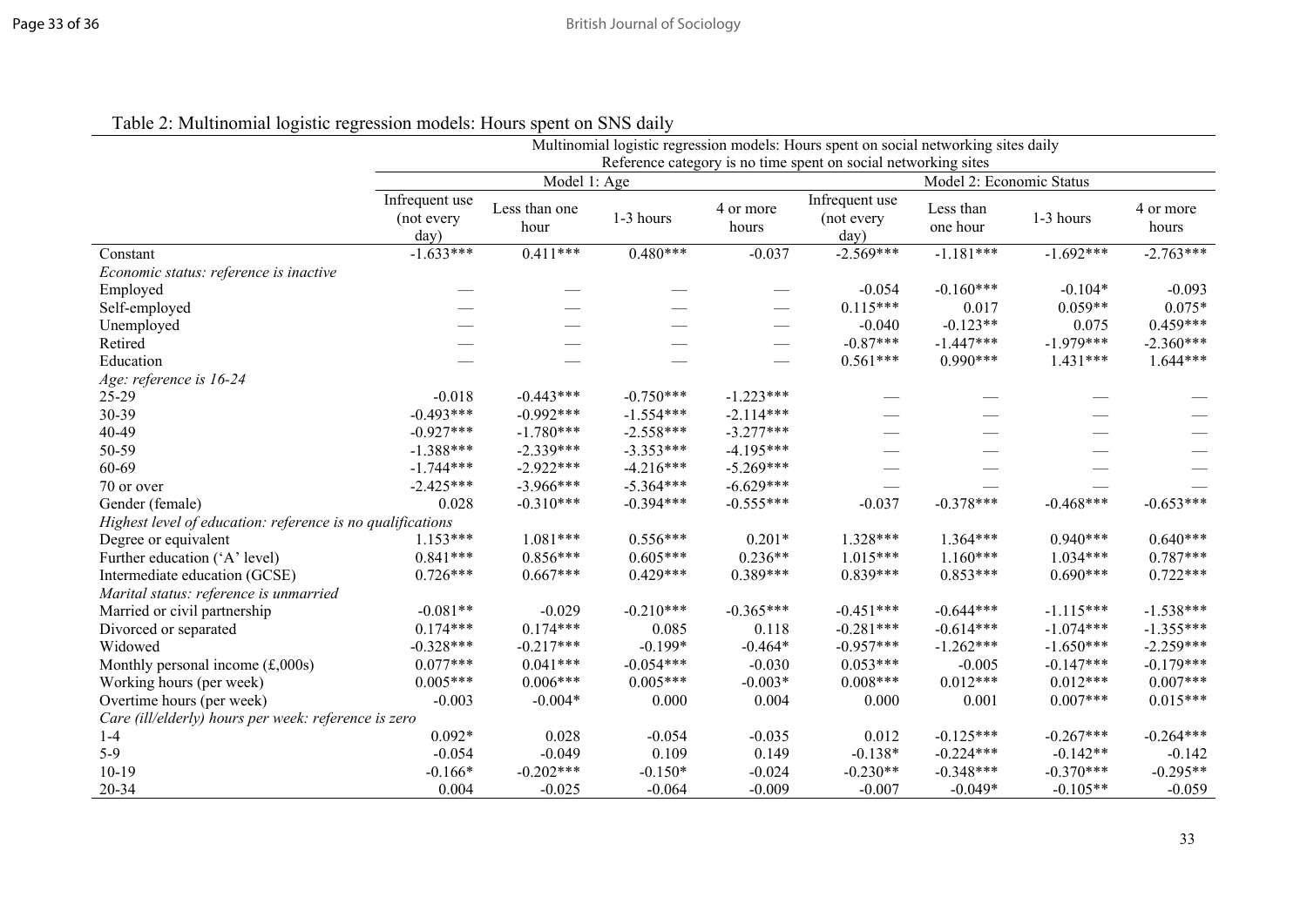|              | $0.199*$    | 0.081       | $0.480*$    |             | 0.099       | $-0.076$    | 0.260      |
|--------------|-------------|-------------|-------------|-------------|-------------|-------------|------------|
| $-0.197$     | $-0.088$    | $0.238**$   | 0.232       | $-0.223*$   | $-0.155**$  | 0.149       | 0.089      |
| $-0.043***$  | $-0.061***$ | $0.030***$  | $0.116***$  | $-0.053***$ | $-0.078***$ | $0.012*$    | $0.094***$ |
| 0.008        | $0.092**$   | $0.205***$  | $0.223***$  | $0.239***$  | $0.462***$  | $0.020***$  | $0.019***$ |
| 0.003        | $0.021***$  | $0.027***$  | $0.028***$  | $-0.001$    | $0.015***$  | $0.626***$  | $0.715***$ |
|              |             |             |             |             |             |             |            |
| $-0.013$     | $-0.008$    | 0.010       | $0.041**$   | $-0.031***$ | $-0.038***$ | $-0.029***$ | $-0.007$   |
| $0.020**$    | $0.016**$   | 0.000       | $-0.002$    | $0.032***$  | $0.034***$  | $0.024***$  | 0.025      |
| $-0.013$     | $-0.015**$  | $-0.033***$ | $-0.061***$ | $-0.026**$  | $-0.029***$ | $-0.040***$ | $-0.054**$ |
| 0.019        | $0.033***$  | $0.024**$   | $-0.045**$  | $0.026*$    | $0.049***$  | $0.045***$  | $-0.018$   |
|              |             |             |             |             |             |             |            |
| 0.1690       |             |             |             | 0.1324      |             |             |            |
| $-74,941.01$ |             |             |             | -78,234.72  |             |             |            |
| 30,472.22    |             |             |             | 23,874.04   |             |             |            |
| 0.000        |             |             |             | 0.000       |             |             |            |
| 71,357       |             |             |             | 71,351      |             |             |            |
|              | $-0.322$    |             |             |             | $-0.362$    |             |            |

Source: Understanding Society wave 3 (2011-12) and 6 (2014-15)

Notes: \*\*\*p < .001, \*\*p < .005 and \*p < .010.

Missing values for working hours and overtime entered as zero. Other measures of time-use including housework hours and leisure activities (arts, culture, sport) missing from the analysis as not collected in the same survey years as engagement in social networking sites.

### Table 3: Panel change models: satisfaction and SNS use

|                                                                                 | ANCOVA and change-score models |                                                       |                               |                                     |                                                                 |                               |                            |                                                                 |                               |                            |                                                                 |                               |
|---------------------------------------------------------------------------------|--------------------------------|-------------------------------------------------------|-------------------------------|-------------------------------------|-----------------------------------------------------------------|-------------------------------|----------------------------|-----------------------------------------------------------------|-------------------------------|----------------------------|-----------------------------------------------------------------|-------------------------------|
|                                                                                 |                                | Leisure                                               |                               |                                     | Health                                                          |                               | Income                     |                                                                 |                               | Life overall               |                                                                 |                               |
|                                                                                 | <b>ANCOVA</b><br>$(Age)^a$     | <b>ANCOVA</b><br>(Economic<br>Status $)$ <sup>a</sup> | Change-<br>score <sup>b</sup> | <b>ANCOVA</b><br>(Age) <sup>a</sup> | <b>ANCOVA</b><br>(Economic<br>Status) <sup><math>a</math></sup> | Change-<br>score <sup>b</sup> | <b>ANCOVA</b><br>$(Age)^a$ | <b>ANCOVA</b><br>(Economic<br>Status) <sup><math>a</math></sup> | Change-<br>score <sup>t</sup> | <b>ANCOVA</b><br>$(Age)^a$ | <b>ANCOVA</b><br>(Economic<br>Status) <sup><math>a</math></sup> | Change-<br>score <sup>b</sup> |
| Satisfaction (wave 3)                                                           | 0.187                          | 0.184                                                 |                               | 0.162                               | 0.161                                                           |                               | 0.239                      | 0.239                                                           |                               | 0.236                      | 0.236                                                           |                               |
| Hours spent on social networking websites daily: reference is no SNS membership |                                |                                                       |                               |                                     |                                                                 |                               |                            |                                                                 |                               |                            |                                                                 |                               |
| Infrequent use                                                                  | 0.005                          | $-0.028*$                                             | $-0.047*$                     | 0.007                               | 0.016                                                           | 0.016                         | $-0.003$                   | $-0.029*$                                                       | $-0.002$                      | 0.027                      | 0.025                                                           | 0.021                         |
| Less than one hour                                                              | $-0.001$                       | $-0.041*$                                             | $-0.067*$                     | $-0.018$                            | 0.003                                                           | $-0.022$                      | $-0.022$                   | $-0.043**$                                                      | $-0.021$                      | 0.017                      | 0.025                                                           | 0.029                         |
| 1-3 hours                                                                       | $-0.010$                       | $-0.040$                                              | $-0.157*$                     | $-0.085*$                           | $-0.038$                                                        | $-0.002$                      | $-0.119**$                 | $-0.113**$                                                      | $-0.156*$                     | $-0.125**$                 | $-0.092*$                                                       | $-0.106$                      |
| 4 or more hours                                                                 | $-0.111$                       | $-0.135*$                                             | $-0.341***$                   | $-0.042$                            | 0.023                                                           | $-0.004$                      | $-0.226***$                | $-0.207***$                                                     | $-0.214*$                     | $-0.200***$                | $-0.148**$                                                      | $-0.303**$                    |
| Constant                                                                        |                                |                                                       | $0.216***$                    |                                     |                                                                 | $0.169***$                    |                            |                                                                 | $0.349***$                    |                            |                                                                 | $0.071***$                    |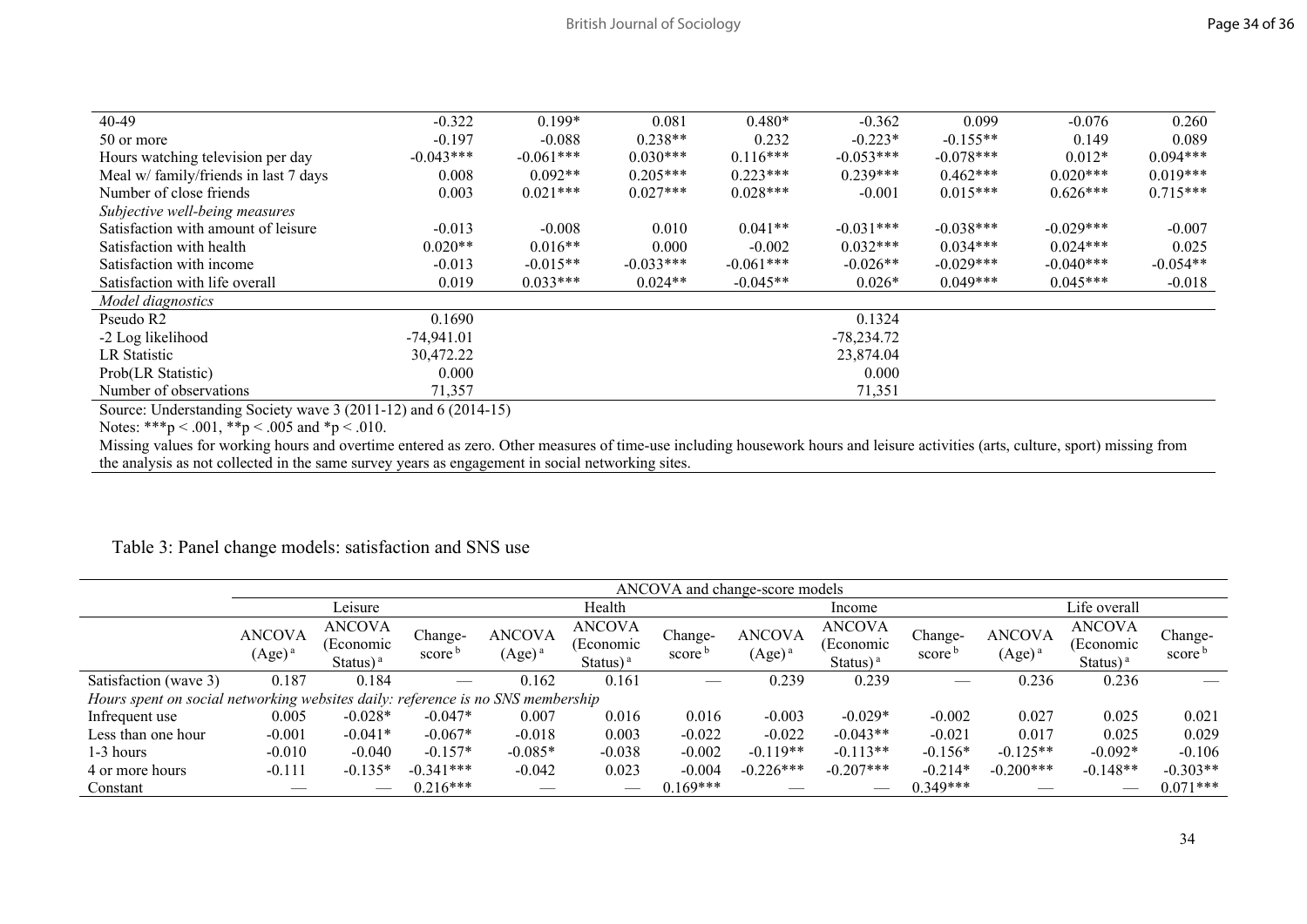| Model diagnostics                                                                 |        |        |        |        |        |        |        |        |        |        |        |        |
|-----------------------------------------------------------------------------------|--------|--------|--------|--------|--------|--------|--------|--------|--------|--------|--------|--------|
| Pseudo R2                                                                         | 0.066  | 0.068  | 0.001  | 0.031  | 0.032  | 0.001  | 0.068  | 0.068  | 0.001  | 0.051  | 0.051  | 0.001  |
| No. observations                                                                  | 26.217 | 26.214 | 27.575 | 26.225 | 26.222 | 27.584 | 26.196 | 26,193 | 27.549 | 26,226 | 26.223 | 27,585 |
| Source: Understanding Society wave 3 (2011-12) and 6 (2014-15)                    |        |        |        |        |        |        |        |        |        |        |        |        |
| Notes: ***p < .001, **p < .005 and *p < .010.                                     |        |        |        |        |        |        |        |        |        |        |        |        |
| <sup>a</sup> Estimated with ordinal probit regression with all control variables. |        |        |        |        |        |        |        |        |        |        |        |        |
| <sup>b</sup> Estimated with OLS.                                                  |        |        |        |        |        |        |        |        |        |        |        |        |